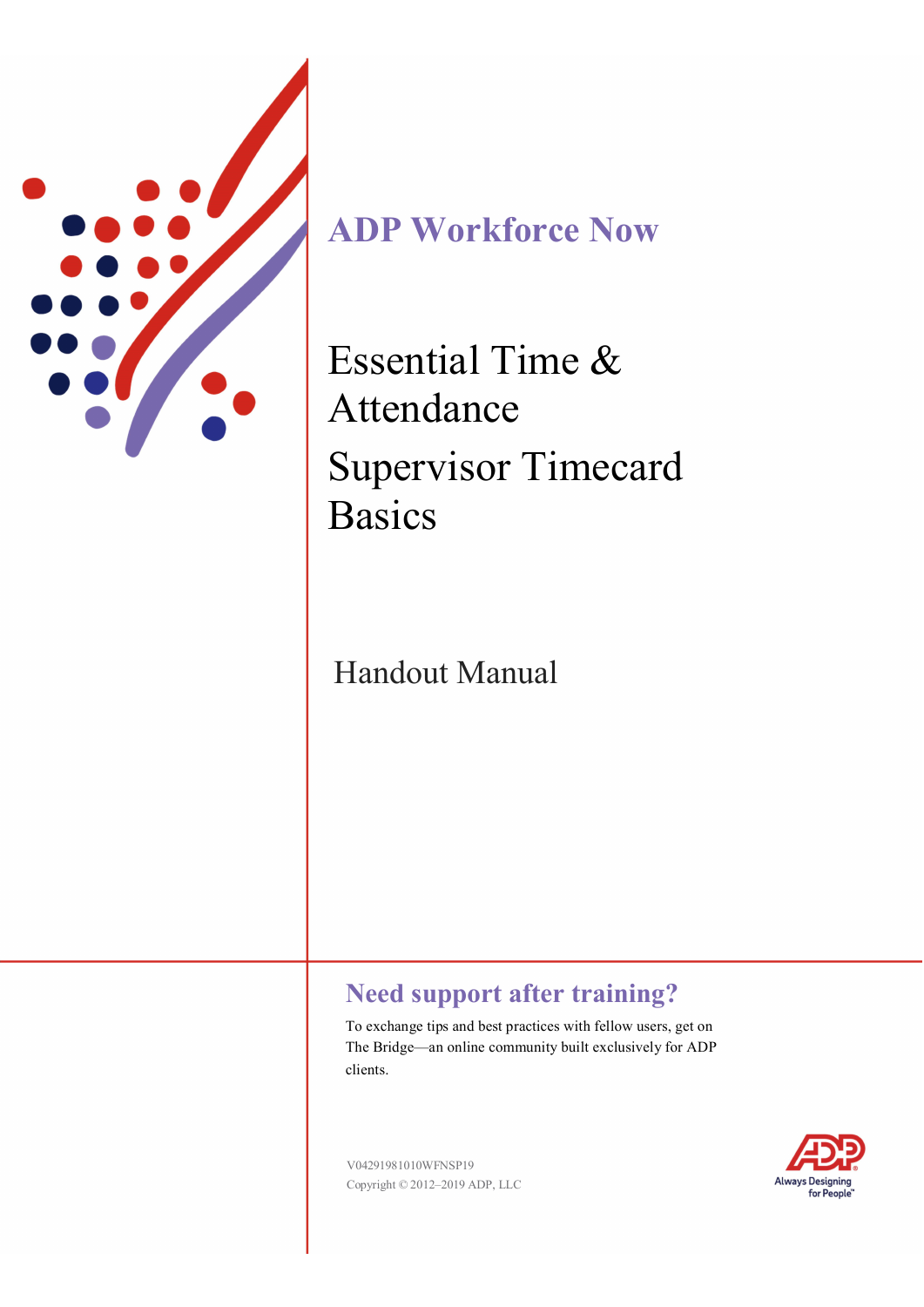#### **ADP Trademarks**

ADP, the ADP logo, and Always Designing for People are trademarks of ADP, LLC. The Bridge Sponsored by ADP & Bubble Talk Design® and [insert product name®] are registered trademarks of ADP, LLC. [Insert product name™/SM] is a [trademark/service mark] of ADP, LLC.

#### **Third-Party Trademarks**

Adobe®, Captivate®, Flash®, and Reader® are registered trademarks of Adobe Systems Incorporated in the United States and/or other countries.

Centra® is a registered trademark of Saba Software, Inc. or its affiliates. All rights reserved.

Crystal Reports® is a registered trademark of Crystal Decisions in the United States and/or other countries.

Global Crossing® and Ready-Access® are registered trademarks of Global Crossing Holdings, Ltd. in the United States and other countries.

GPHR®, PHR®, and SPHR® are registered trademarks of the HR Certification Institute (HRCI).

Microsoft®, Excel®, PowerPoint®, and Windows® are registered trademarks of Microsoft Corporation in the United States and/or other countries.

Oracle® and Java® are registered trademarks of Oracle and/or its affiliates. Other names may be trademarks of their respective owners.

ReportSmith® is a registered trademark of Strategic Reporting Systems, Inc.

WebEx is a registered trademark or trademark of Cisco Systems, Inc. and/or its affiliates in the U.S. and certain other countries.

All other trademarks and service marks are the property of their respective owners.

Copyright © 2012–2019 ADP, LLC. ADP Proprietary and Confidential − All Rights Reserved. These materials may not be reproduced in any format without the express written permission of ADP, LLC. Any repurposing, reposting, or other use of this content (including but not limited to YouTube® or any other social media) is expressly prohibited.

ADP provides this publication "as is" without warranty of any kind, either express or implied, including, but not limited to, the implied warranties of merchantability or fitness for a particular purpose. ADP is not responsible for any technical inaccuracies or typographical errors which may be contained in this publication. Changes are periodically made to the information herein, and such changes will be incorporated in new editions of this publication. ADP may make improvements and/or changes in the product and/or programs described in this publication at any time without notice.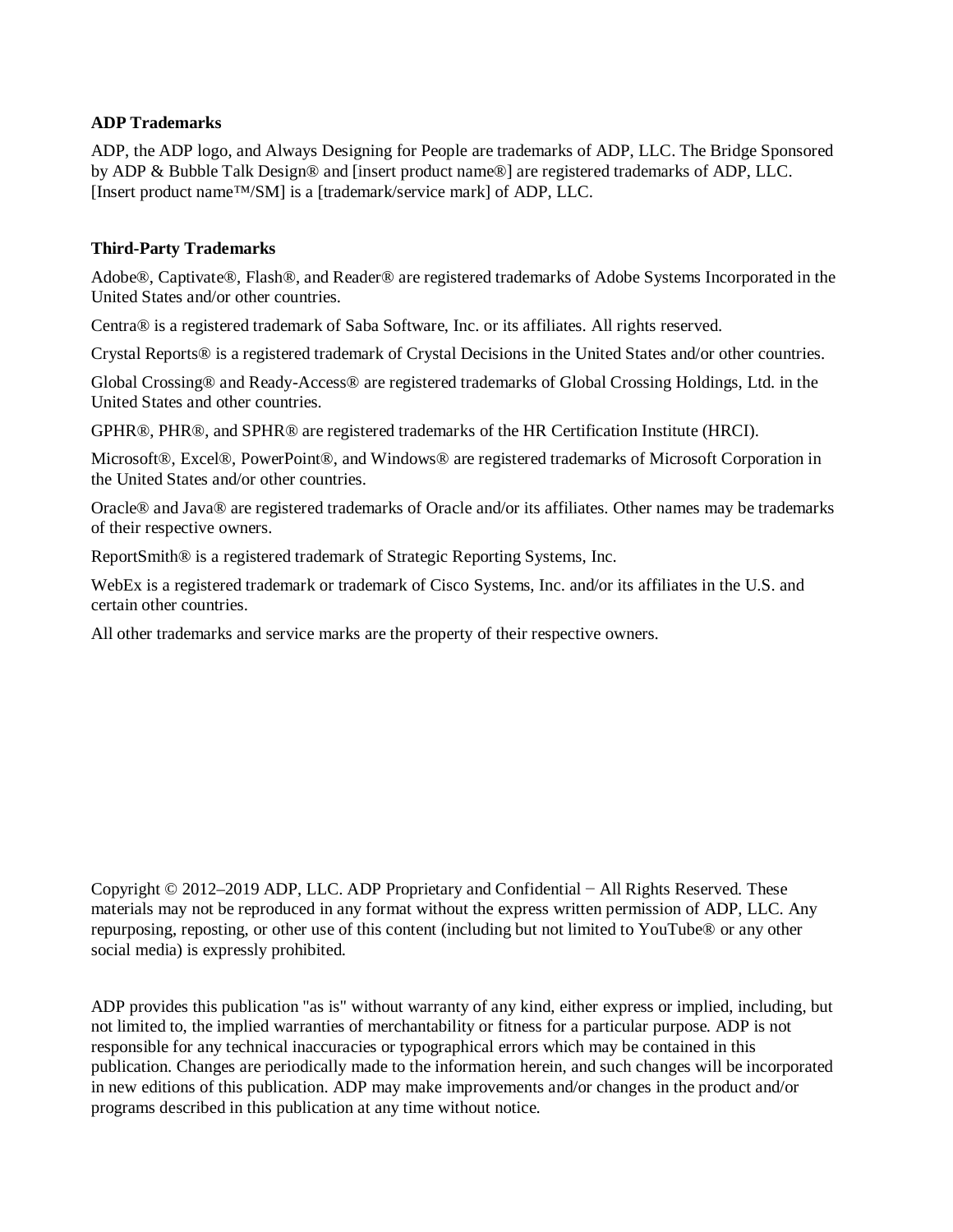

# **Contents**

#### **Course Introduction**

#### **Introducing ADP Workforce Now Time & Attendance**

#### The Time & Attendance Team Dashboard

#### **Editing Timecards**

| Adding Missed Punches to Correct a Time-Pair Exception Job Aid  10 |  |
|--------------------------------------------------------------------|--|
|                                                                    |  |
|                                                                    |  |
|                                                                    |  |
|                                                                    |  |
|                                                                    |  |
|                                                                    |  |

#### **Completing Other Timecard Tasks**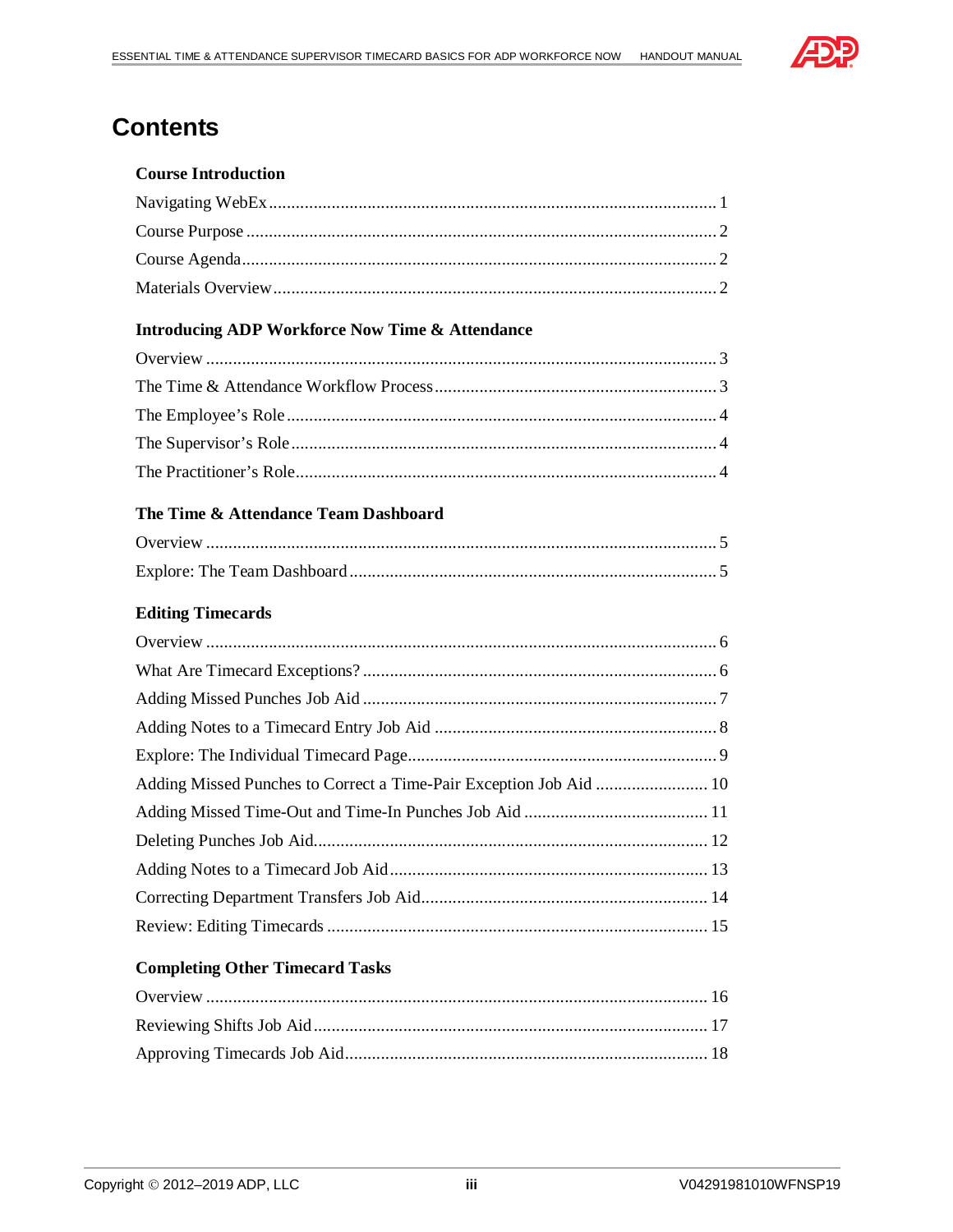

#### **Running Reports**

### **Course Closing**

#### **Appendix**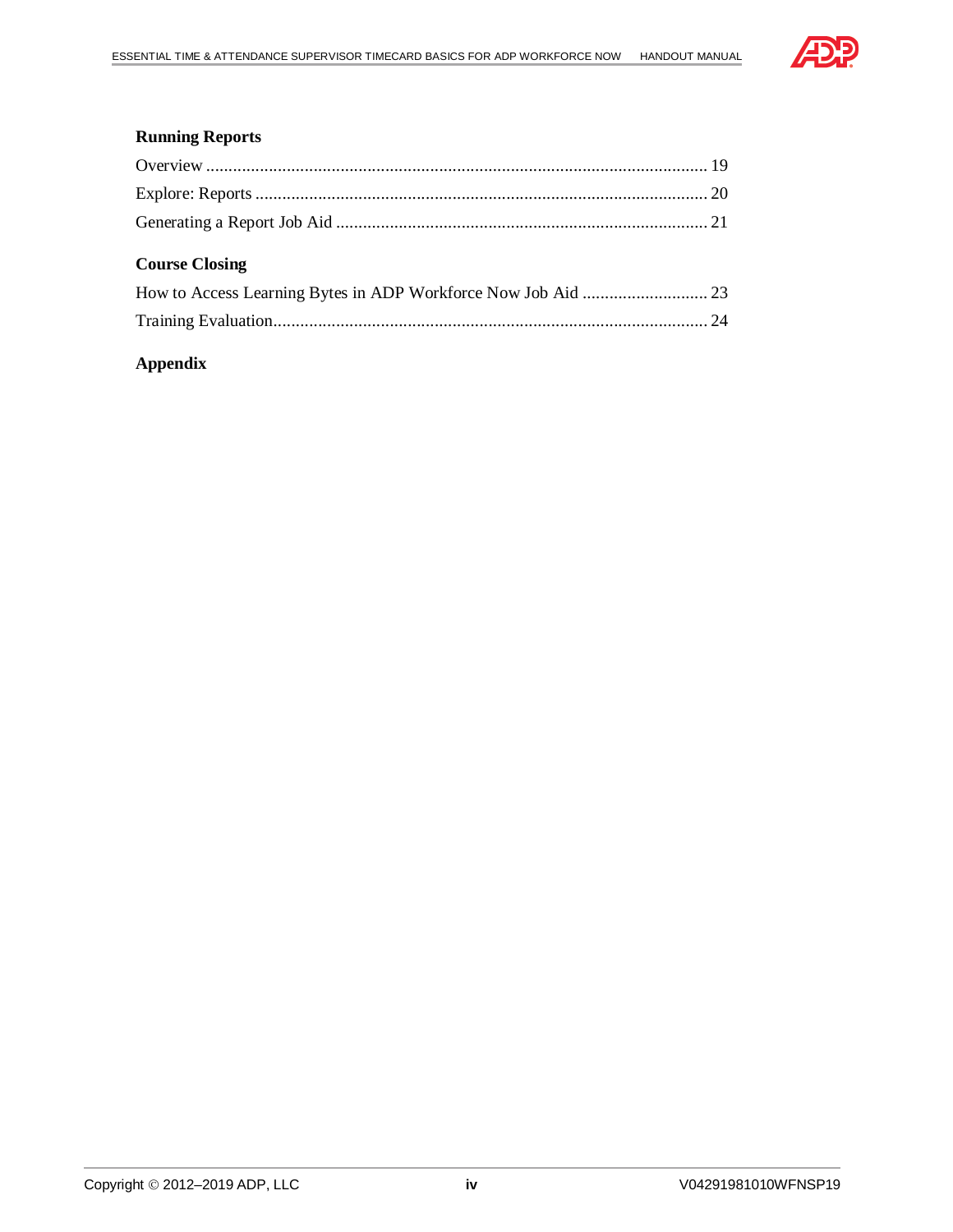



# **Course Introduction**

### **Welcome**

Welcome to Essential Time & Attendance Supervisor Timecard Basics for ADP Workforce Now. This training includes U.S. spellings and the date construct of month/day/year. You will see your expected spellings and date constructs in your solution back on the job.

# **Navigating WebEx**



**Full Screen Mode**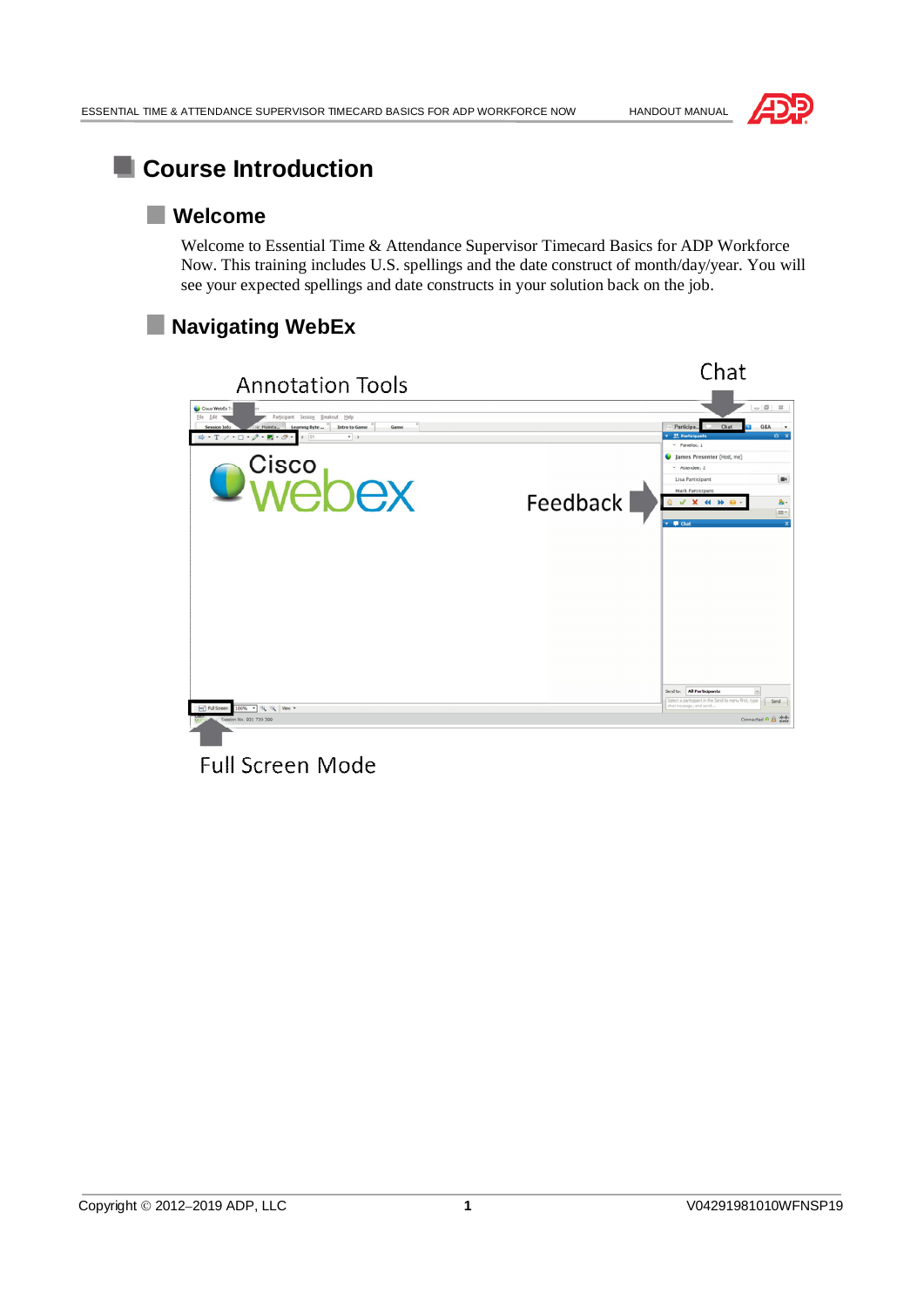

# **Course Purpose**

This course prepares you to use ADP Workforce Now to edit timecards, fix timecard exceptions, and run reports.

# **Course Agenda**

- Introducing ADP Workforce Now Time & Attendance
- · The ADP Workforce Now User Interface
- · Editing Timecards
- · Completing Other Timecard Tasks
- Running Reports

### **Materials Overview**

Use the job aids in this handout manual when you are back at your job.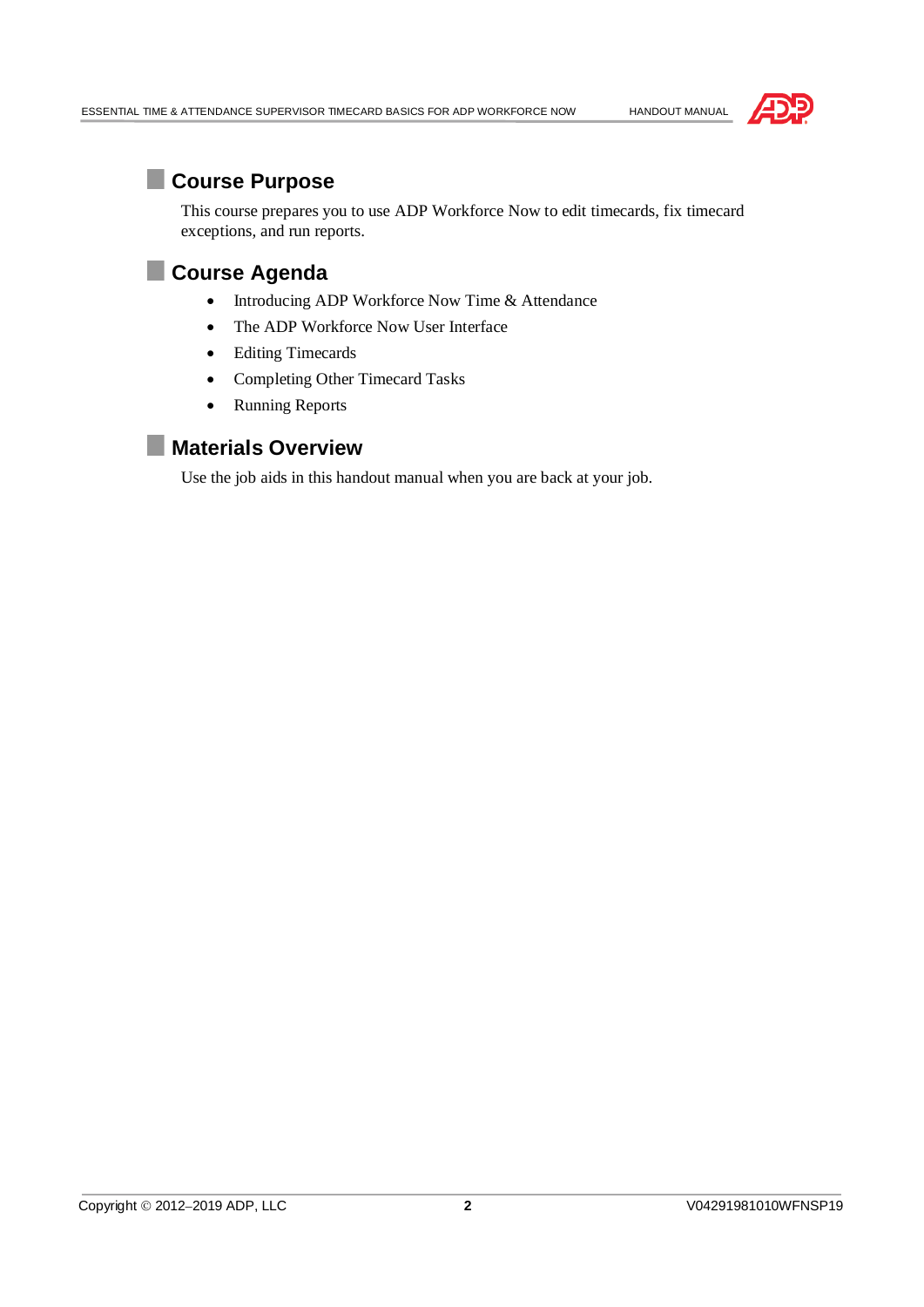

# **Introducing ADP Workforce Now Time & Attendance**

# **Overview**

With ADP Workforce Now Time & Attendance, you can easily collect your employees' time and attendance information and move it quickly and accurately through the payroll process.

# **The Time & Attendance Workflow Process**

#### **Overview**

The following illustration shows each stage of the Time & Attendance workflow process.



# **Stages and Descriptions**

| <b>Stage</b>                             | <b>Description</b>                                                                                                                                                                                                                                                   |
|------------------------------------------|----------------------------------------------------------------------------------------------------------------------------------------------------------------------------------------------------------------------------------------------------------------------|
| 1 - Perform Time<br>Entry                | Employees enter their time data, and the entries are collected. The application<br>applies rounding rules, totals the hours, calculates overtime, and highlights<br>missed entries and other exceptions.                                                             |
| 2 - Edit and Approve<br><b>Timecards</b> | You review and edit time information and generate reports. You can also approve<br>time online, if your company is set up for this feature.                                                                                                                          |
| 3 - Prepare for<br>Payroll Processing    | Your practitioner closes the pay period (so no more entries can be made to Time<br>& Attendance data), adjusts the payroll as necessary, submits the payroll to ADP,<br>and then safely moves to a new pay period in Time & Attendance. The process<br>begins again. |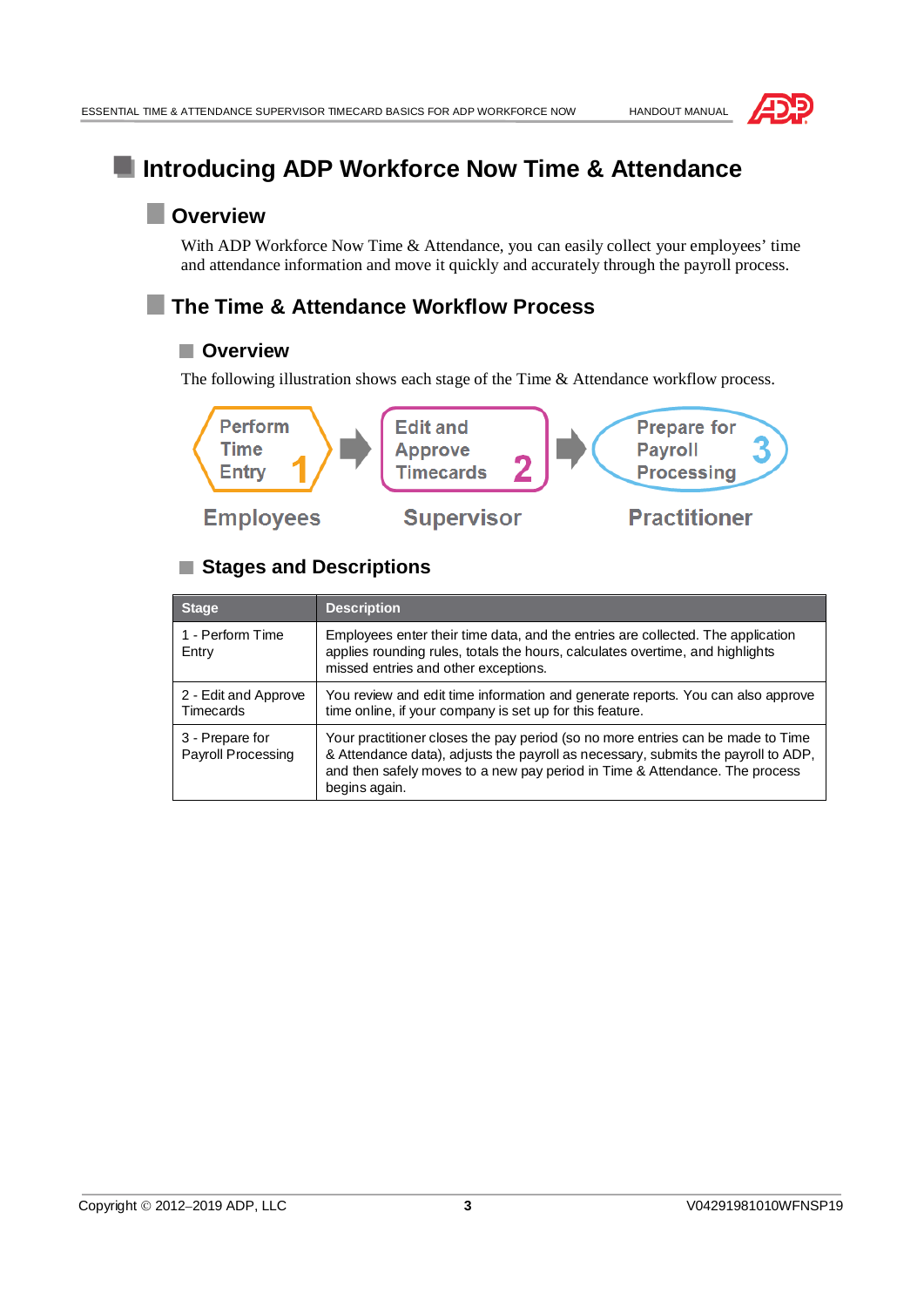



### **The Employee's Role**

The employee does the following (if applicable):

- Enters own time
- · Views own timecard, schedule, and personal and attendance information
- Enters own supplemental earnings, such as tips
- Sends attendance notifications to supervisors and requests time off

# **The Supervisor's Role**

The supervisor does the following:

- · Corrects employee timecards
- Creates and assigns employee schedules (if applicable)
- Approves employee timecards and time off requests (if applicable)
- · Generates reports

# **The Practitioner's Role**

The practitioner does the following:

- · Edits employee timecards
- · Maintains employee information
- · Creates and assigns schedules (if applicable)
- · Generates reports
- Prepares Time & Attendance data for payroll processing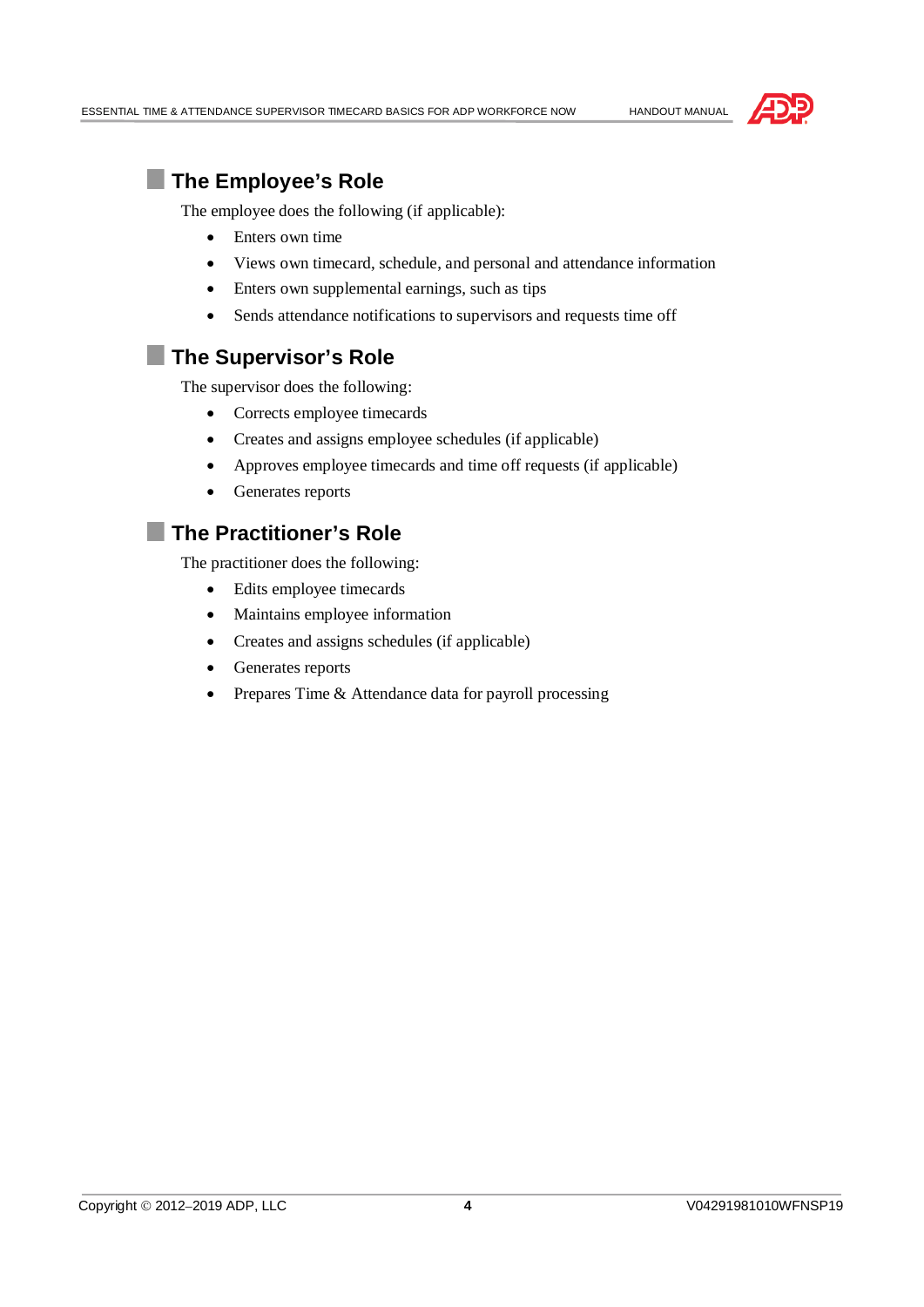



# **The Time & Attendance Team Dashboard**

# **Overview**

The Team Dashboard is the starting point for many of the Time & Attendance tasks you will need to complete. It provides you with a to-do list and an overview of key information you might need to help you manage your employees.

# **Explore: The Team Dashboard**

| <b>HOME</b><br><b>RESOURCES</b>                                    | <b>MYSELF</b> | <b>MY TEAM</b> | <b>REPORTS</b>                                                    | $\star$ |                                                                                         |               | Q Search Workforce Now                                                                                |
|--------------------------------------------------------------------|---------------|----------------|-------------------------------------------------------------------|---------|-----------------------------------------------------------------------------------------|---------------|-------------------------------------------------------------------------------------------------------|
| Team Dashboard 0.                                                  |               |                |                                                                   |         |                                                                                         |               | Marked as Favorite                                                                                    |
| <b>Things to Do</b>                                                |               | o.             | <b>Who's In Today</b>                                             |         |                                                                                         | $\rightarrow$ | <b>Total Hours This Week</b>                                                                          |
| <b>Missed Punches</b><br>49 4 employees, 8 missed punches          |               | $\rightarrow$  |                                                                   |         |                                                                                         |               | 50                                                                                                    |
| <b>Shifts To Review</b><br>$\mathbb{Q}_9$<br>2 employees, 5 shifts |               | $\rightarrow$  | 5                                                                 |         | 5<br><b>WORKING NOW</b><br><b>ON BREAK</b>                                              |               | 25                                                                                                    |
| <b>Timecard Approvals</b><br>◉<br>3 timecards ready for approval   |               | $\rightarrow$  |                                                                   |         | <b>WORKING LATER</b>                                                                    |               | $\mathbf 0$<br>F-3<br>$S-4$<br>S-28 M-29 T-30<br>$W-1$<br>$T-2$<br><b>REGULAR</b><br><b>SCHEDULED</b> |
|                                                                    |               |                | <b>Employees with Overtime</b><br>No employees have hit overtime. |         | <b>HIT OVERTIME</b><br><b>MAY HIT OVERTIME</b><br>10<br><b>NO OVERTIME</b><br>PREDICTED | $\,$          |                                                                                                       |
| <b>Other Actions</b>                                               |               |                | <b>Timecard Approvals Status</b>                                  |         |                                                                                         | $\rightarrow$ |                                                                                                       |
| <b>O INDIVIDUAL TIMECARD</b>                                       |               |                |                                                                   |         |                                                                                         |               |                                                                                                       |
| <b>O</b> SCHEDULES<br><b>O</b> TIMECARD EXCEPTIONS                 |               |                |                                                                   |         | O<br><b>APPROVED</b>                                                                    |               |                                                                                                       |
| <b>O</b> REPORTS                                                   |               |                | 0%                                                                |         | 3<br><b>READY FOR APPROVAL</b><br>5<br><b>PENDING ACTIONS</b>                           |               |                                                                                                       |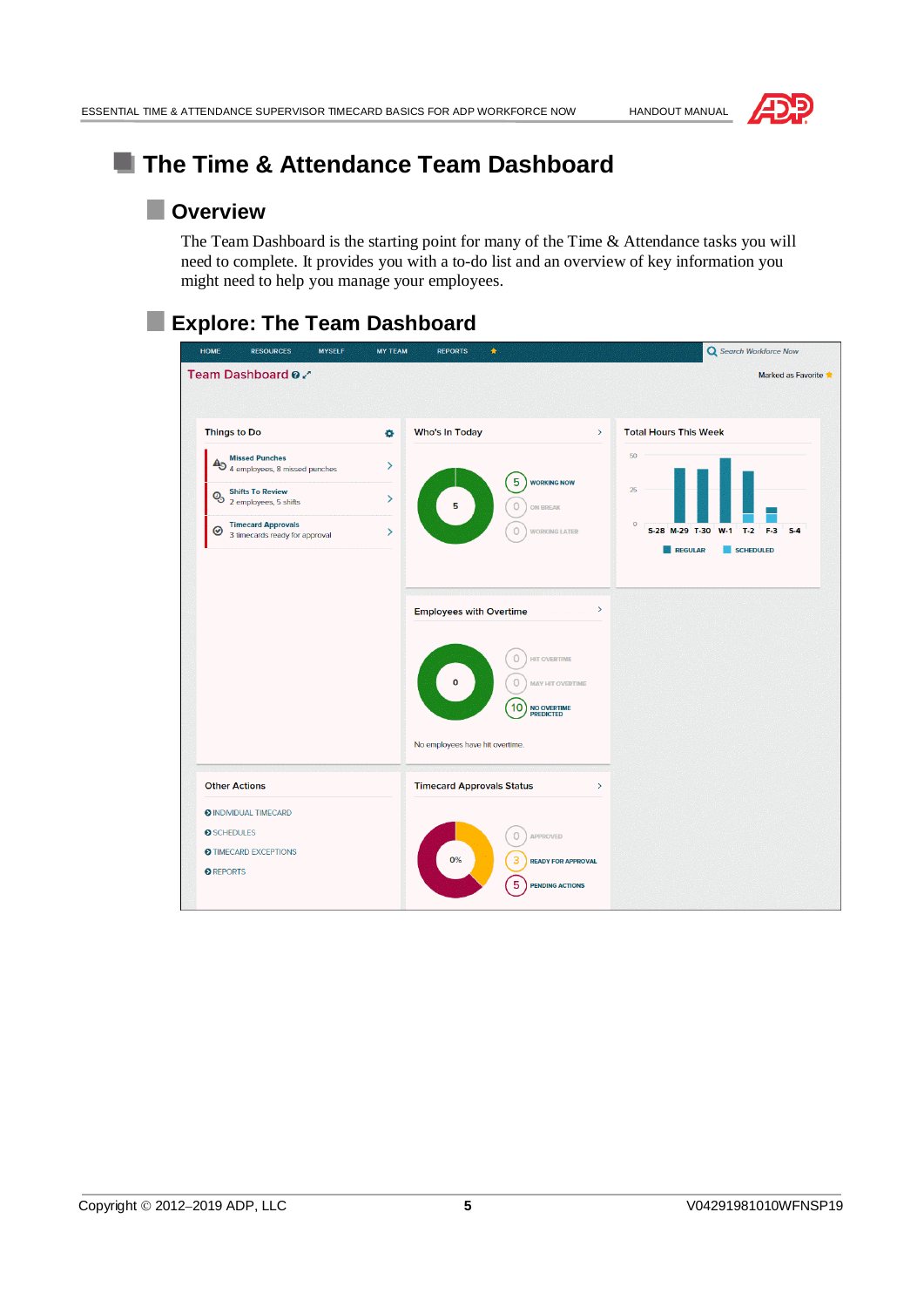

# **Editing Timecards**

# **Overview**

One of your more important daily tasks is to edit employees' timecards to make corrections and to locate and fix timecard exceptions.

# **What Are Timecard Exceptions?**

Timecard exceptions are a way of notifying you that time entries differ from what is expected, and may need intervention before the payroll can be processed.

Not all exceptions require action. For example, if an employee uses a schedule and clocks out an hour earlier than the scheduled time, an exception will result. However, you will not need to edit the timecard for this exception for the payroll to be processed.

#### **Examples**

- The timecard is missing hours.
- The timecard is missing an in or out time.
- The employee has clocked out early or late.
- The number of hours in the schedule does not match the number of hours worked.
- The timecard is missing supervisor approval.

### ■ Best Practices

You should clear exceptions on a daily basis. You can easily locate and fix timecard exceptions from the Team Dashboard.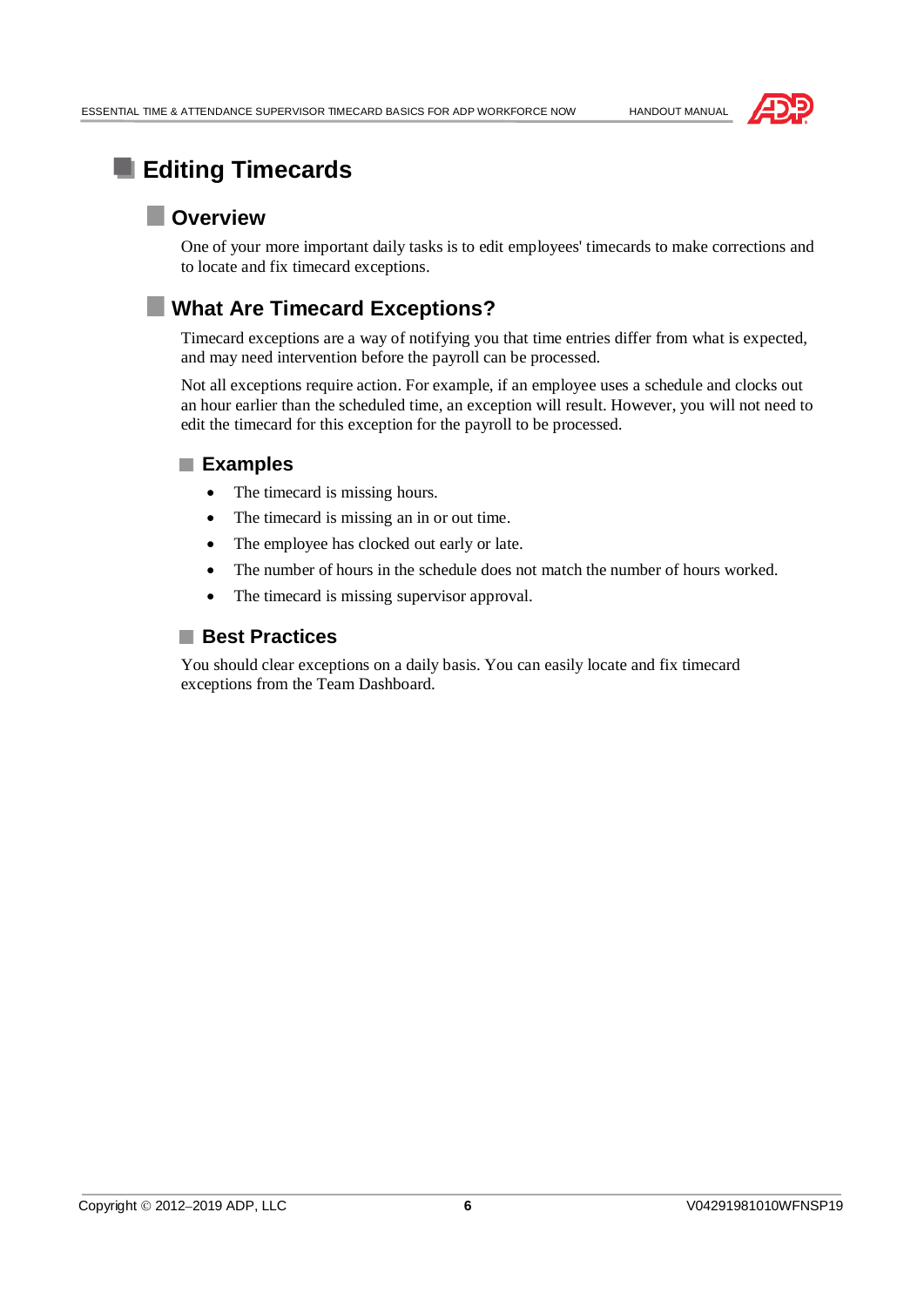



# **Adding Missed Punches Job Aid**

#### **Overview**

You may have heard the term "time pair." A time pair represents a set of in and out times. Every "in" time on a timecard must have a corresponding "out" time. An exception is generated if one entry is missing from a time pair that must be corrected before a payroll can be processed.

#### **Scenario**

The Team Dashboard shows that there are some employees with missed punches. Add the missing punches to fix the exceptions.

#### **Instructions**

**Starting Point: My Team > Time & Attendance > Team Dashboard**

| <b>Step</b>    | <b>Action</b>                                                                                                   |
|----------------|-----------------------------------------------------------------------------------------------------------------|
|                | In the Things To Do tile, for Missed Punches, click $>$ (action).                                               |
| $\overline{2}$ | For each employee who is missing an entry in a time pair, in the <b>In</b> or <b>Out</b> field, enter the time. |
|                | Tips:                                                                                                           |
|                | • It is not necessary to enter a colon or 00.                                                                   |
|                | • Enter "a" or "p" for AM or PM.                                                                                |
|                | <b>Example:</b> For 5:00 PM, type 5p.                                                                           |
| 3              | Click Save.                                                                                                     |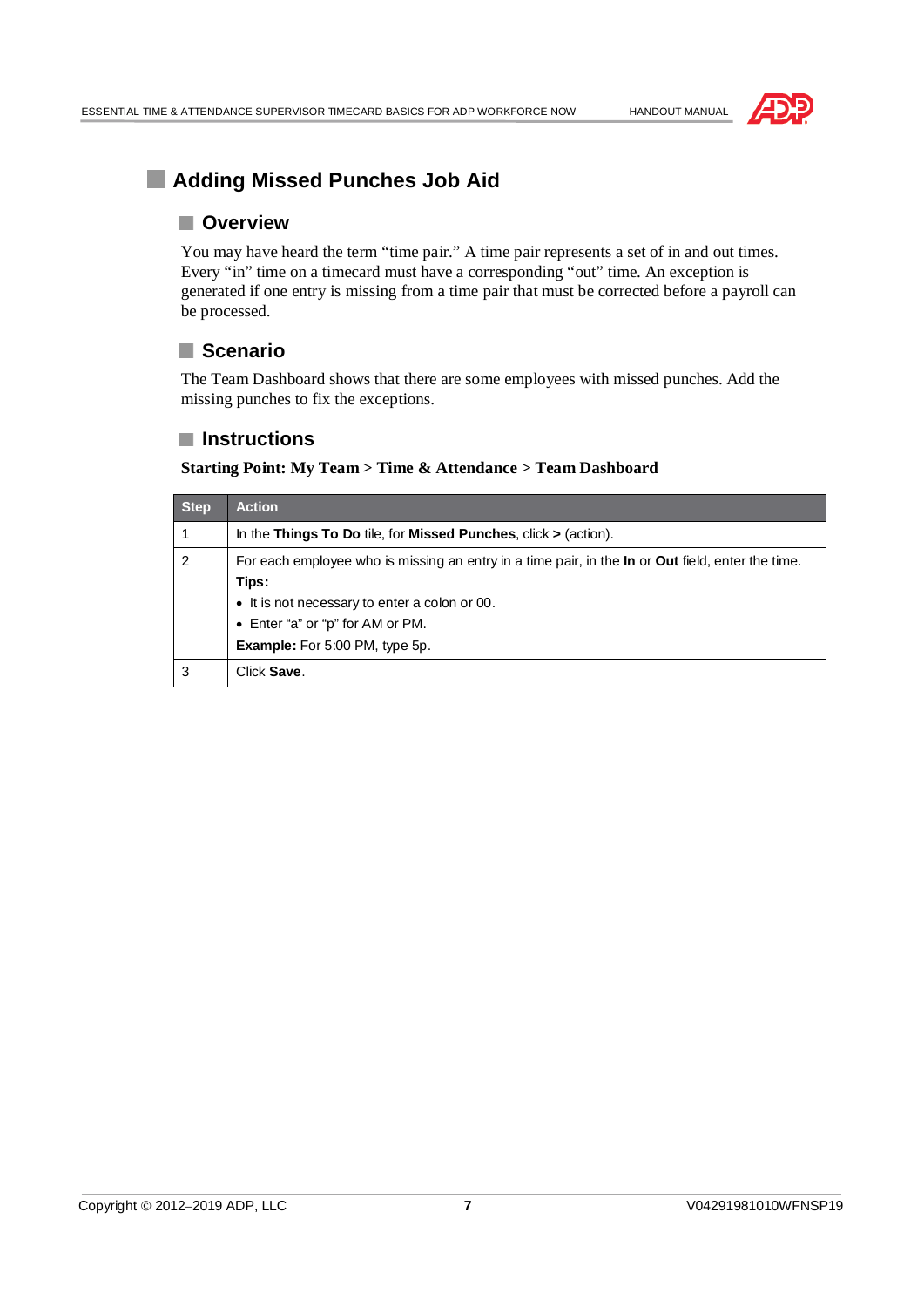

# **Adding Notes to a Timecard Entry Job Aid**

#### **Instructions: Adding a Note to a Timecard Entry**

**Starting Point: My Team > Time & Attendance > Team Dashboard**

| <b>Step</b> | <b>Action</b>                                                                  |
|-------------|--------------------------------------------------------------------------------|
|             | On the Things To Do tile, for Missed Punches, click $>$ (action).              |
| 2           | In the row that you want to add the note, click<br>(note).                     |
| 3           | In the <b>Comments</b> field, enter the note.                                  |
| 4           | Click Save.                                                                    |
|             | <b>Result:</b> The note is saved. You can continue to enter the missing punch. |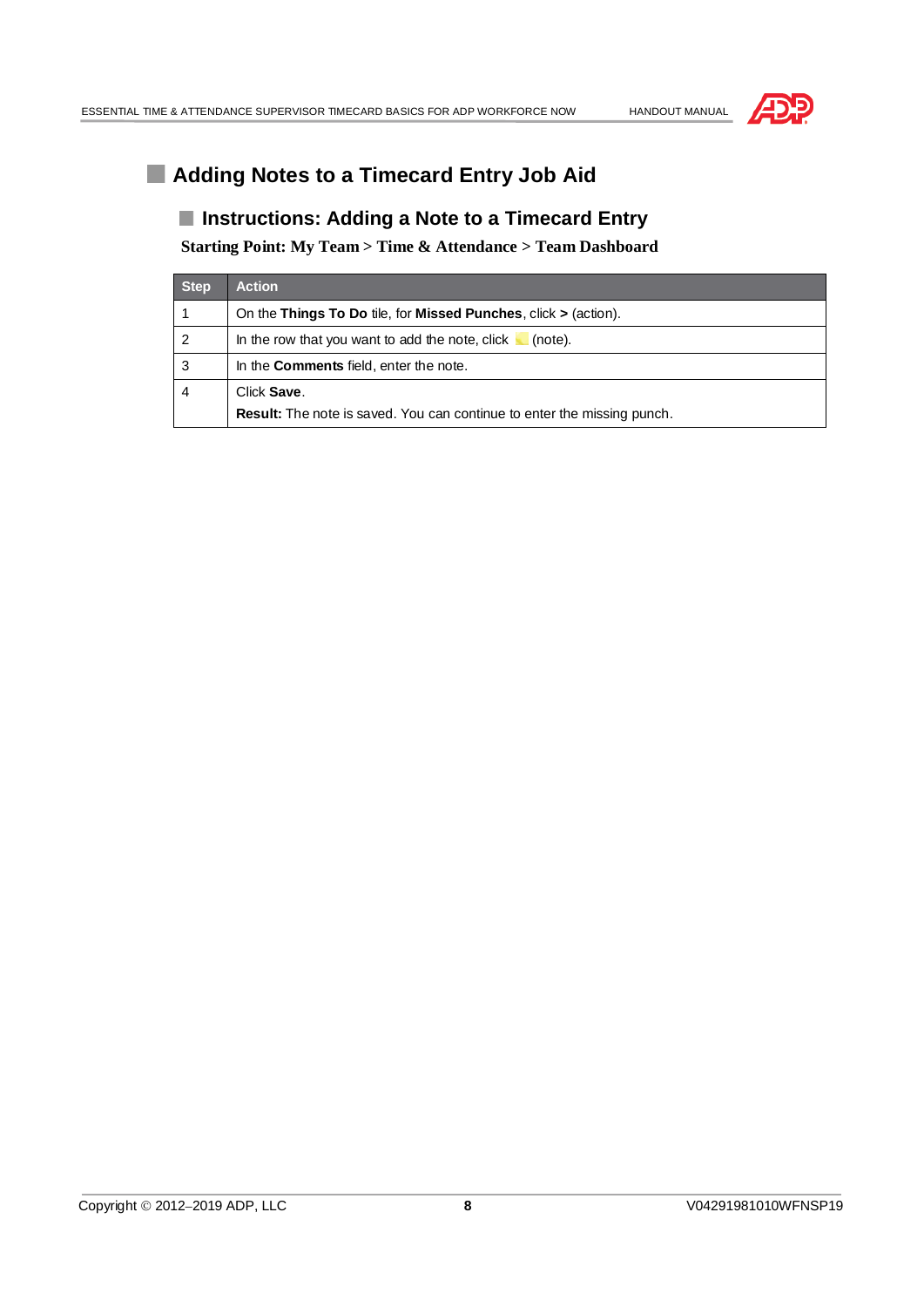



# **Explore: The Individual Timecard Page**

#### **Starting Point: My Team > Time & Attendance > Individual Timecard**

|               | <b>BH</b>                            | CUSSRVC - 0<br>Home Depart | Individual Timecard <b>O O</b><br>Hahn, Bronda | <b>Pay Date Range Fields</b> |                 | Tax ID (SSN)<br><b>KXX-XX-XXXXX</b> | Position ID<br>FB8000163 | <b>Hire Date</b><br>04/01/2013<br>Active | Status Employee Search  | <using &="" attendance="" time=""> Q</using> | $6 of 10$<br>e<br>$\bullet$ |
|---------------|--------------------------------------|----------------------------|------------------------------------------------|------------------------------|-----------------|-------------------------------------|--------------------------|------------------------------------------|-------------------------|----------------------------------------------|-----------------------------|
|               | <b>Current Pay Period</b>            |                            | v                                              | 9/18/2017                    | 曲<br>10/1/2017  | 曲                                   | Q FIND                   | <b>Show Pay Class</b>                    |                         | <b>Show Pay Class</b>                        | <b>APPROVE TIMECARD</b>     |
| ≡             | <b>Timecard</b>                      |                            | <b>Totals</b>                                  | <b>Schedule</b>              |                 | <b>Time Off Balances</b>            |                          |                                          | <b>Unlock icon</b>      |                                              |                             |
|               |                                      | <b>WEEK1</b>               | IN - OUT                                       |                              | <b>PAY CODE</b> | <b>HOURS</b>                        | <b>DEPARTMENT</b>        | <b>DAILY TOTALS</b>                      | $\overline{\mathbf{v}}$ |                                              |                             |
|               |                                      | <b>Timecard Tabs</b>       | ó                                              | 03:30 PM                     |                 | 6.00                                |                          |                                          | 6.00                    |                                              |                             |
|               | Tue                                  | 09/19                      | 04:30 PM                                       | $-07:30$ PM                  |                 | ۰                                   |                          | <b>Exception Indicators</b>              | 3.00                    |                                              |                             |
|               | Wed                                  | 09/20                      | ę<br>08:30 AM                                  | 07:30 PM                     |                 | 10.00                               | 012000                   | ٠                                        | 10.00                   |                                              |                             |
| ÷             | Thu                                  | 09/21                      | ē<br>08:30 AM                                  | 04:30 PM                     |                 | 7.00                                | 012000                   |                                          | 7.00                    |                                              |                             |
| $\equiv$      | Fri                                  | 09/22                      | 08:30 AM                                       | 0 04:30 PM                   |                 | 7.00                                | 012000                   |                                          | 7.00                    |                                              |                             |
| 晨             | Sat                                  | 09/23                      |                                                |                              |                 | 0.00                                | 012000                   |                                          | 0.00                    |                                              |                             |
| 言             | Sun                                  | 09/24                      |                                                | <b>Entry Fields</b>          |                 | 0.00                                | 012000                   |                                          | 0.00                    |                                              |                             |
|               |                                      |                            |                                                |                              |                 |                                     | <b>WEEK 1 TOTALS</b>     |                                          | 33.00                   |                                              |                             |
| $\rightarrow$ |                                      | <b>WEEK 2</b>              | IN - OUT                                       |                              | <b>PAY CODE</b> | HOURS                               | <b>DEPARTMPY</b>         | <b>DAILY COTALS</b>                      |                         |                                              |                             |
| ≡             | Mon                                  | 09/25                      | 08:30 AM                                       | 04:30 PM                     |                 |                                     | <b>Weekly Totals</b>     |                                          | 7.00                    |                                              |                             |
| 崫             | Tue                                  | 09/26                      | ÷                                              |                              |                 |                                     |                          |                                          | 0.00                    |                                              |                             |
| 走             | Wed                                  | 09/27                      | ÷.                                             |                              |                 | 0.00                                | 012000                   |                                          | 0.00                    |                                              |                             |
| $=$           | Thu                                  | 09/28                      |                                                |                              |                 | 0.00                                | 012000                   |                                          | 0.00                    |                                              |                             |
| 晨             | Fri                                  | 09/29                      |                                                |                              |                 | 0.00                                | 012000                   |                                          | 0.00                    |                                              |                             |
| 声             | Sat                                  |                            | <b>Pay Period Totals</b>                       |                              |                 | 0.00                                | 012000                   |                                          | 0.00                    |                                              |                             |
| =             | Sun                                  | 10/01                      |                                                |                              |                 | 0.00                                | 012000                   |                                          | 0.00                    | <b>Legend Link</b>                           |                             |
|               | Pay Period (40.00)<br><b>EQ SAVE</b> |                            | Week 1 (33.00)<br><b>REFRESH</b>               | <b>Week 2 (7.00)</b>         |                 |                                     | .                        |                                          | - - -                   |                                              | PREFERENCES V<br>Legend     |

# **Elements and Descriptions**

| <b>Element</b>        | <b>Description</b>                                                                                                                                                                                                                                |
|-----------------------|---------------------------------------------------------------------------------------------------------------------------------------------------------------------------------------------------------------------------------------------------|
| Pay date range fields | These fields indicate the time period for which information is currently<br>being displayed. You can change the time period.                                                                                                                      |
| Show Pay Class Link   | Click this link to view a summary of how the employee records time<br>and how the employee's time is calculated such as how punches are<br>rounded and how overtime is calculated.                                                                |
| Unlock icon           | The Unlock icon indicates the ability to edit a timecard. When the<br>time cycle is unlocked, updates can be made to a timecard if you<br>have edit privileges. If the time cycle is locked, you will not be able to<br>make any further changes. |
| Timecard tabs         | These tabs open a timecard view, based on your features, such as<br>Totals, Schedule, Supplemental Pay Codes, and Time Off Balances.                                                                                                              |
| Exception indicators  | These indicators convey information about an entry. Pointing to an<br>exception indicator displays a description of that indicator.                                                                                                               |
| Entry fields          | These fields display in and out times and the total hours worked.                                                                                                                                                                                 |
| Weekly totals row     | This row displays totals for each week within the pay period or the<br>selected date range.                                                                                                                                                       |
| Pay period totals row | This row displays totals in a fixed row at the bottom of the individual<br>timecard.                                                                                                                                                              |
| Legend link           | When clicked, this link displays a description of all timecard<br>indicators.                                                                                                                                                                     |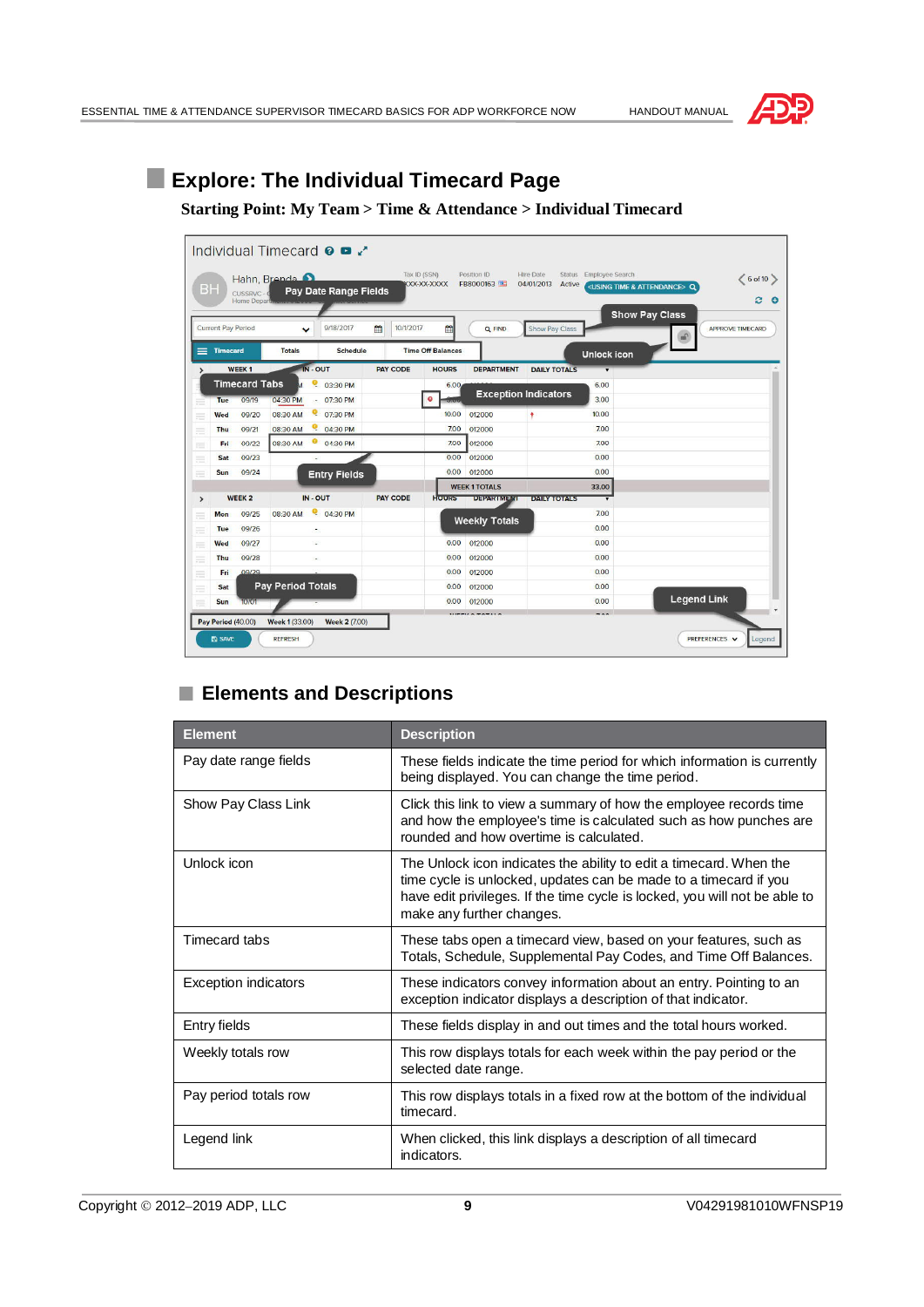

# **Adding Missed Punches to Correct a Time-Pair Exception Job Aid**

### **Overview**

When punches are missing, time-pair exceptions are generated. You must resolve these exceptions so the application can calculate the employee's total hours.

#### **Scenario**

On the first Tuesday of the pay period, Kenneth Johnson punched out for his meal at 12:15 p.m., but he forgot to punch in when he returned. He left the office at 4:21 p.m. Correct the second time pair to reflect his return from mealtime and his end-of-day out punch.

#### **Instructions**

| <b>Step</b> | <b>Action</b>                                                                                                                                                                                           |  |
|-------------|---------------------------------------------------------------------------------------------------------------------------------------------------------------------------------------------------------|--|
| 1           | On the employee ID bar, under <b>Employee Search</b> , click the link.                                                                                                                                  |  |
| 2           | In the <b>Search</b> field, enter the employee's name, and then select the employee from the list.<br><b>Result:</b> The timecard for the employee that you selected is displayed.                      |  |
| 3           | In the row with the missing punch, in the In field, right-click the punch and select <b>Insert Time</b> .<br><b>Result:</b> The time automatically moves to the Out field in the same row.              |  |
| 4           | In the In field, enter the time that the employee returned from the meal.<br>Tips:<br>• Enter "am" or "pm" to automatically advance to the next field.<br>• It is not necessary to enter a colon or 00. |  |
| 5           | Click Save.                                                                                                                                                                                             |  |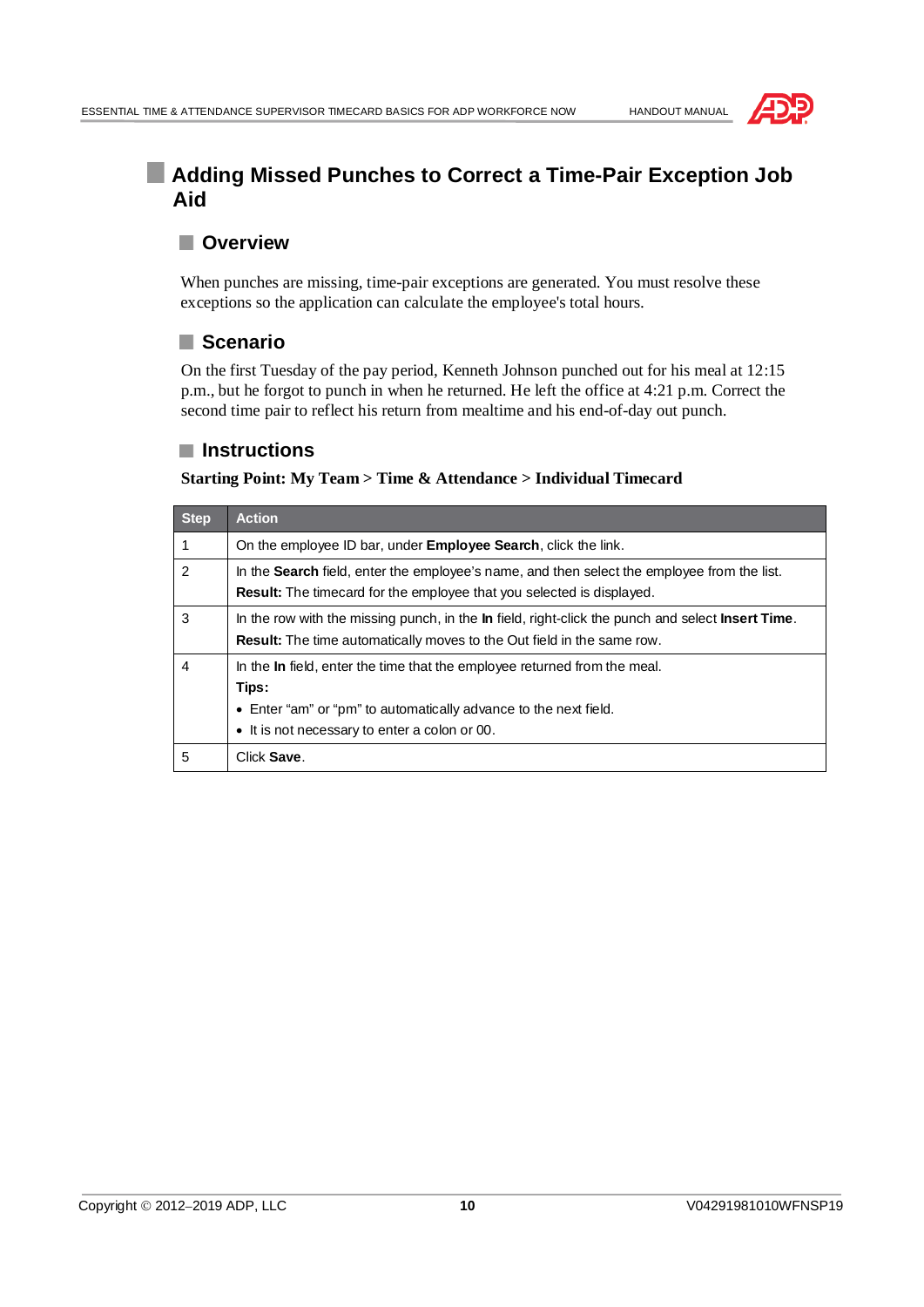

# **Adding Missed Time-Out and Time-In Punches Job Aid**

#### **Overview**

In some cases, employees may forget to punch out either for their meals or at the end of the day. You can add multiple missed punches by inserting a new row in the timecard.

#### **Scenario**

Kenneth forgot to punch out for his meal at 12:45 p.m. He also forgot to punch back in when he returned from his meal at 1:45 p.m.

#### **Instructions**

| <b>Step</b>    | <b>Action</b>                                                                                                      |  |
|----------------|--------------------------------------------------------------------------------------------------------------------|--|
|                | Locate the employee's timecard that has the missing punch.                                                         |  |
| $\overline{2}$ | In the row with the missing punch, in the <b>Out</b> field, enter the time that the employee left for the<br>meal. |  |
| 3              | In the same row, click $\equiv$ (row menu) and select Add Blank Row.                                               |  |
|                | <b>Result:</b> A new row is inserted for that day.                                                                 |  |
| 4              | In the new row for that day, in the <b>In</b> field, enter the time that the employee returned from the<br>meal.   |  |
| 5              | In the <b>Out</b> field, enter the time that the employee left for the day.                                        |  |
| 6              | Click Save.                                                                                                        |  |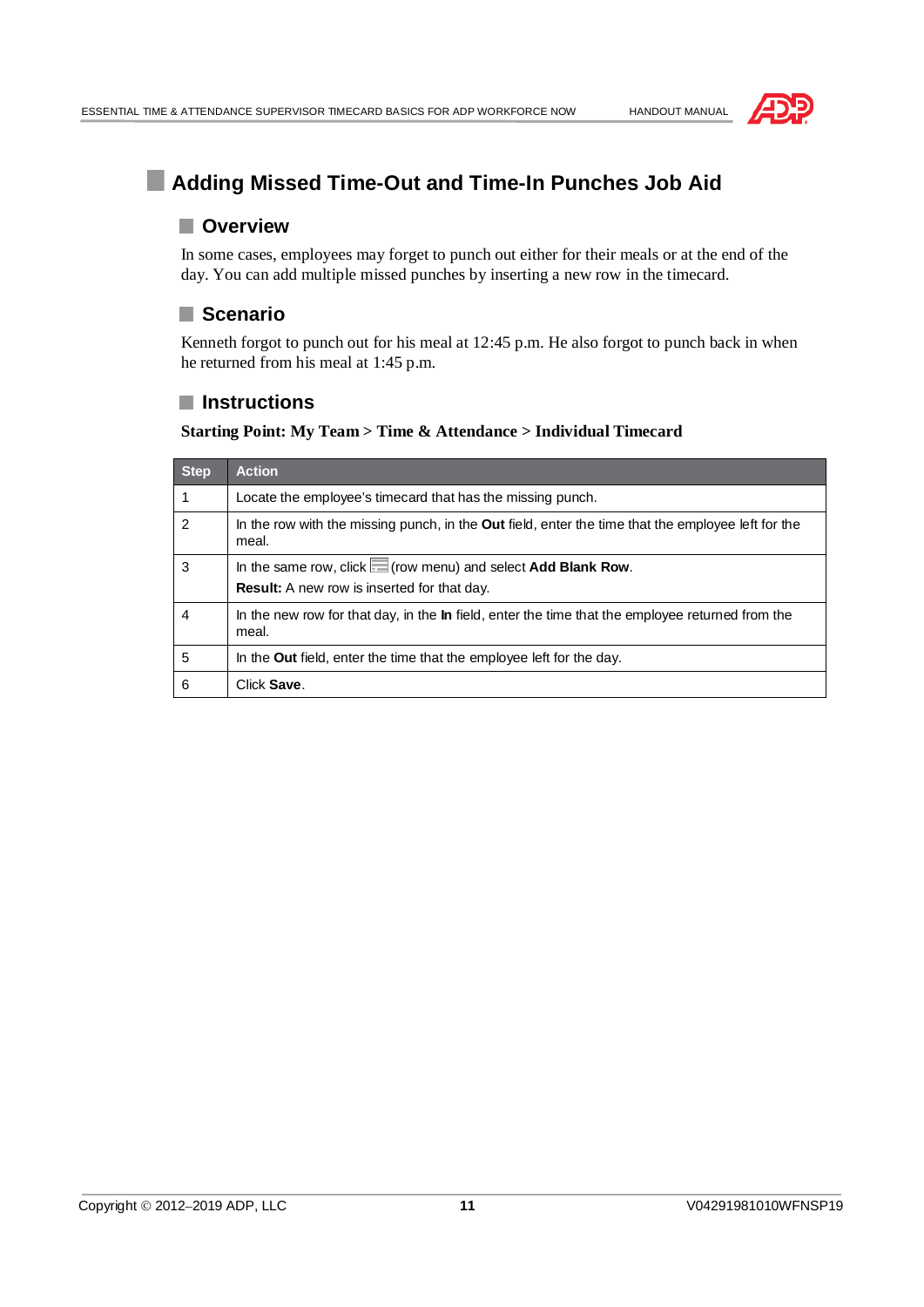

# **Deleting Punches Job Aid**

#### **Overview**

You may encounter various situations in which you need to delete a punch.

#### **Scenario**

Kenneth punched in for the day and then stopped to talk to a coworker. Forgetting that he already punched in, he punched in again five minutes later. This punch created a new row with just the in-punch time, generating a missing out-punch exception. You need to delete the incorrect in punch.

#### **Instructions**

| <b>Step</b>    | <b>Action</b>                                                                                                                                                                          |  |
|----------------|----------------------------------------------------------------------------------------------------------------------------------------------------------------------------------------|--|
|                | Locate the employee's timecard that has an extra punch.                                                                                                                                |  |
| $\overline{2}$ | In the row for the day with the incorrect punch, right-click in the <b>In</b> or <b>Out</b> field that contains the<br>punch that you want to delete.                                  |  |
| 3              | Select Delete Time.                                                                                                                                                                    |  |
|                | <b>Result:</b> The correct time from the second row moves to the Out field in the first row, replacing<br>the incorrect time. The second row has no data and is automatically removed. |  |
|                | Click Save.                                                                                                                                                                            |  |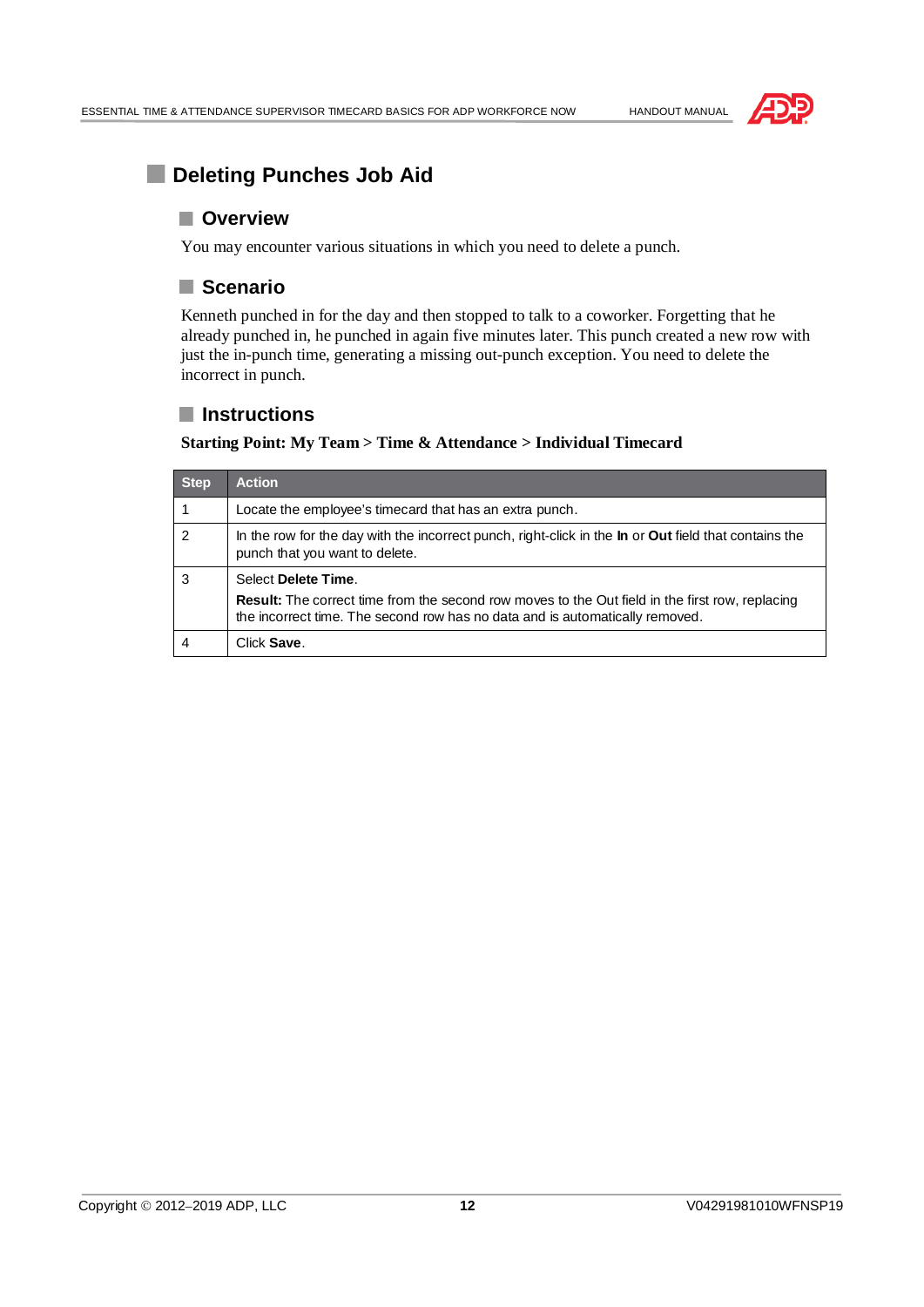



# **Adding Notes to a Timecard Job Aid**

#### **Instructions: Adding a Note to a Timecard Transaction or Row**

**Starting Point: My Team > Time & Attendance > Individual Timecard**

| <b>Step</b>    | <b>Action</b>                                                                                                                            |  |
|----------------|------------------------------------------------------------------------------------------------------------------------------------------|--|
|                | In the row where you want to add a note, click $\Box$ (row menu) and select <b>Add Note</b> .                                            |  |
|                | <b>Result:</b> The Note window opens.                                                                                                    |  |
| 2              | In the <b>Comments</b> field, enter a note.                                                                                              |  |
| 3              | In the <b>Apply Note To</b> field, select the element to which the note applies.                                                         |  |
| $\overline{4}$ | Select Allow Employee to View Note, if applicable.                                                                                       |  |
| 5              | Select a reason code, if applicable.                                                                                                     |  |
| 6              | Click OK.                                                                                                                                |  |
|                | <b>Result:</b> The <b>c</b> (note) indicator is now visible on the timecard. You can point to it to display the<br>contents of the note. |  |
|                | Click Save.                                                                                                                              |  |

### **Instructions: Adding a Note to an Entire Timecard**

| Step           | <b>Action</b>                                                                                                                            |  |
|----------------|------------------------------------------------------------------------------------------------------------------------------------------|--|
|                | $Click$ $\equiv$ (timecard menu) and select <b>Add Note</b> .                                                                            |  |
|                | <b>Result:</b> The Note window opens.                                                                                                    |  |
| $\overline{2}$ | In the <b>Comments</b> field, enter a note.                                                                                              |  |
| 3              | Select Allow Employee to View Note, if applicable.                                                                                       |  |
| 4              | Select a reason code, if applicable.                                                                                                     |  |
| 5              | Click Save.                                                                                                                              |  |
|                | <b>Result:</b> The <b>o</b> (note) indicator is now visible on the timecard. You can point to it to display the<br>contents of the note. |  |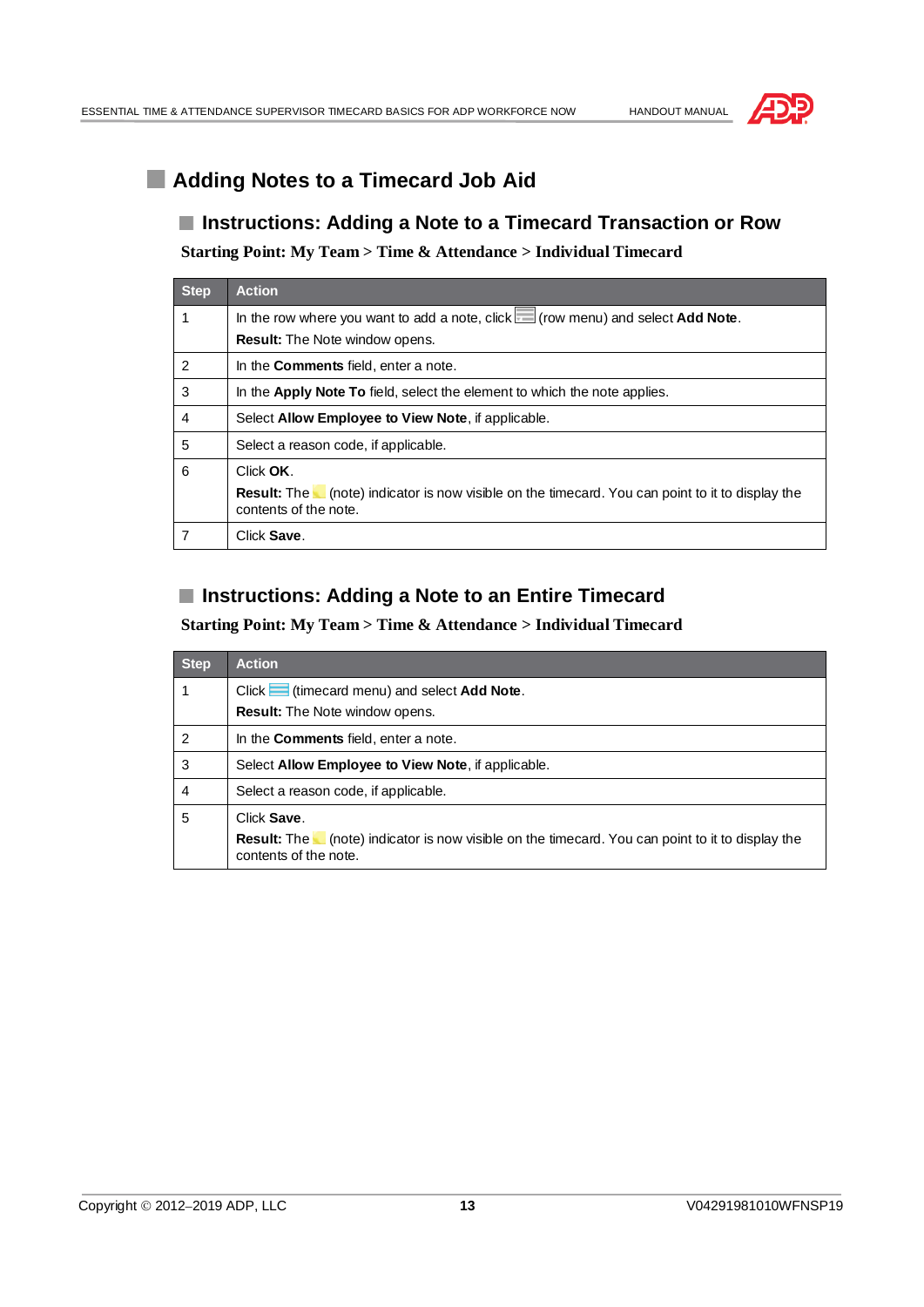



# **E** Correcting Department Transfers Job Aid

#### **Overview**

When an employee works in multiple departments, you must update the employee's timecard to reflect the appropriate amount of time assigned to each department.

### **Scenario**

Kenneth worked in his regular department (001000) until 12:00 p.m. From 12:00 p.m. until the end of the day, Kenneth worked in another department (006000). You need to allocate his hours to the appropriate department.

#### **Instructions**

| <b>Step</b>                                        | <b>Action</b>                                                                                                                        |                                                                                                                                                                 |
|----------------------------------------------------|--------------------------------------------------------------------------------------------------------------------------------------|-----------------------------------------------------------------------------------------------------------------------------------------------------------------|
| 1                                                  | Locate the employee's timecard.                                                                                                      |                                                                                                                                                                 |
| 2                                                  | In the row for the day on which the employee worked in another department, enter the<br>employee's hours.                            |                                                                                                                                                                 |
|                                                    | If the Transfer Is A                                                                                                                 | <b>Then</b>                                                                                                                                                     |
|                                                    | Full workday                                                                                                                         | For a time-based employee, enter the time in and out for the day.<br>For an hours-based employee, in the Hours field for the workday,<br>enter the total hours. |
|                                                    | Partial workday                                                                                                                      | For a time-based employee:                                                                                                                                      |
|                                                    |                                                                                                                                      | 1. Right-click in the <b>Out</b> field for the workday.                                                                                                         |
|                                                    |                                                                                                                                      | 2. Select Transfer.                                                                                                                                             |
|                                                    |                                                                                                                                      | 3. In the relevant rows, enter the in and out times.                                                                                                            |
|                                                    |                                                                                                                                      | For an hours-based employee:                                                                                                                                    |
|                                                    |                                                                                                                                      | 1. To add another row, click $\equiv$ (row menu) and select Add<br><b>Blank Row or Copy Row.</b>                                                                |
|                                                    |                                                                                                                                      | 2. In the relevant rows, enter the hours worked for each<br>department.                                                                                         |
| 3                                                  | In the row with the hours worked in another department, click in the <b>Department</b> field and then<br>click $\mathbf Q$ (search). |                                                                                                                                                                 |
| <b>Result:</b> A list of departments is displayed. |                                                                                                                                      |                                                                                                                                                                 |
| 4                                                  | Select the other department in which the employee worked.                                                                            |                                                                                                                                                                 |
| 5                                                  | Click Save                                                                                                                           |                                                                                                                                                                 |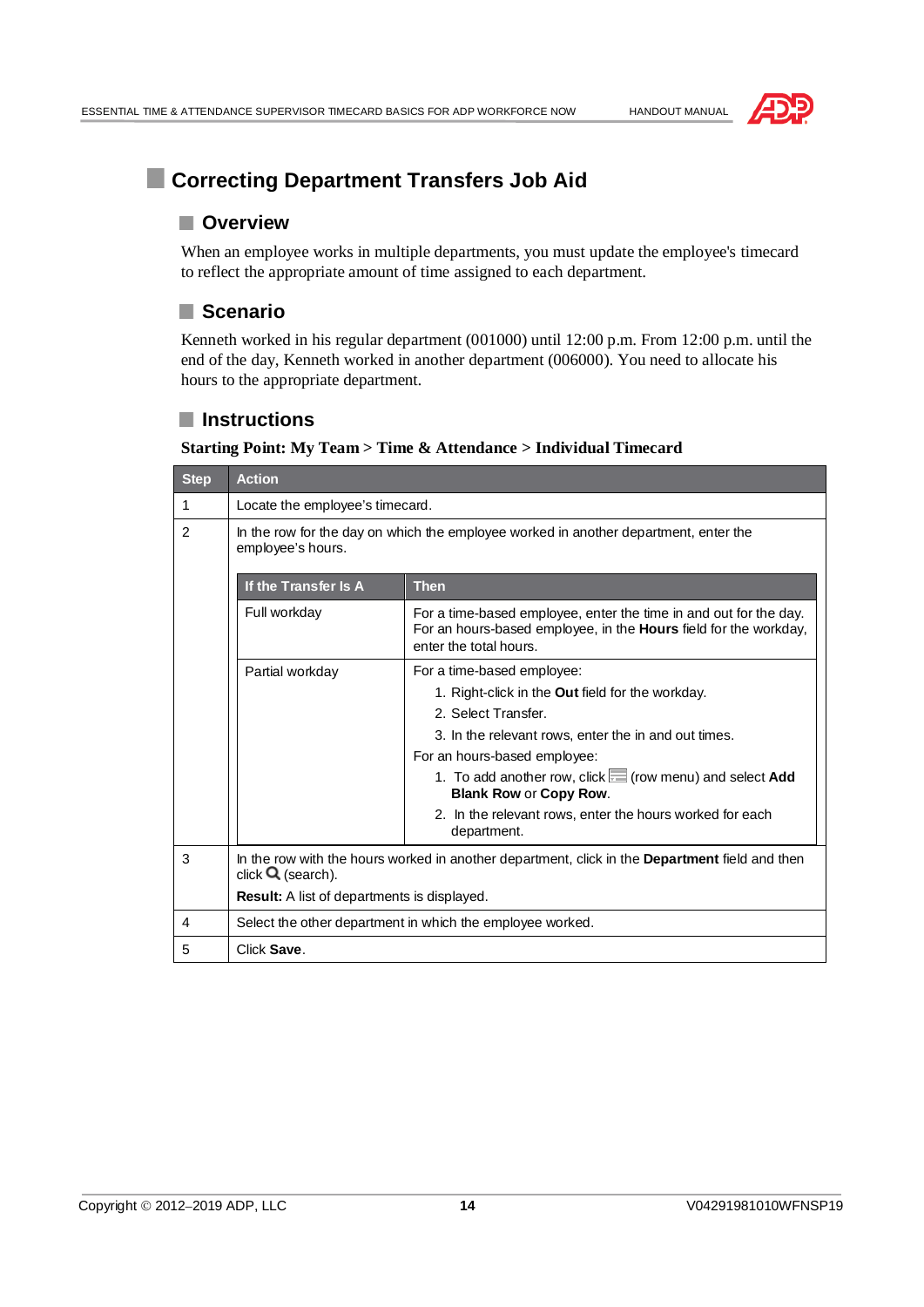

# **Review: Editing Timecards**

#### **Questions and Answers**

Answer the following questions using.

- 1. How did Thomas Evers's timecard differ from Kenneth Johnson's timecard?
- 2. What types of timecard actions can you take from the Team Dashboard?
- 3. When would you go to an employee's individual timecard?
- 4. How do you access an employee's Individual Timecard page?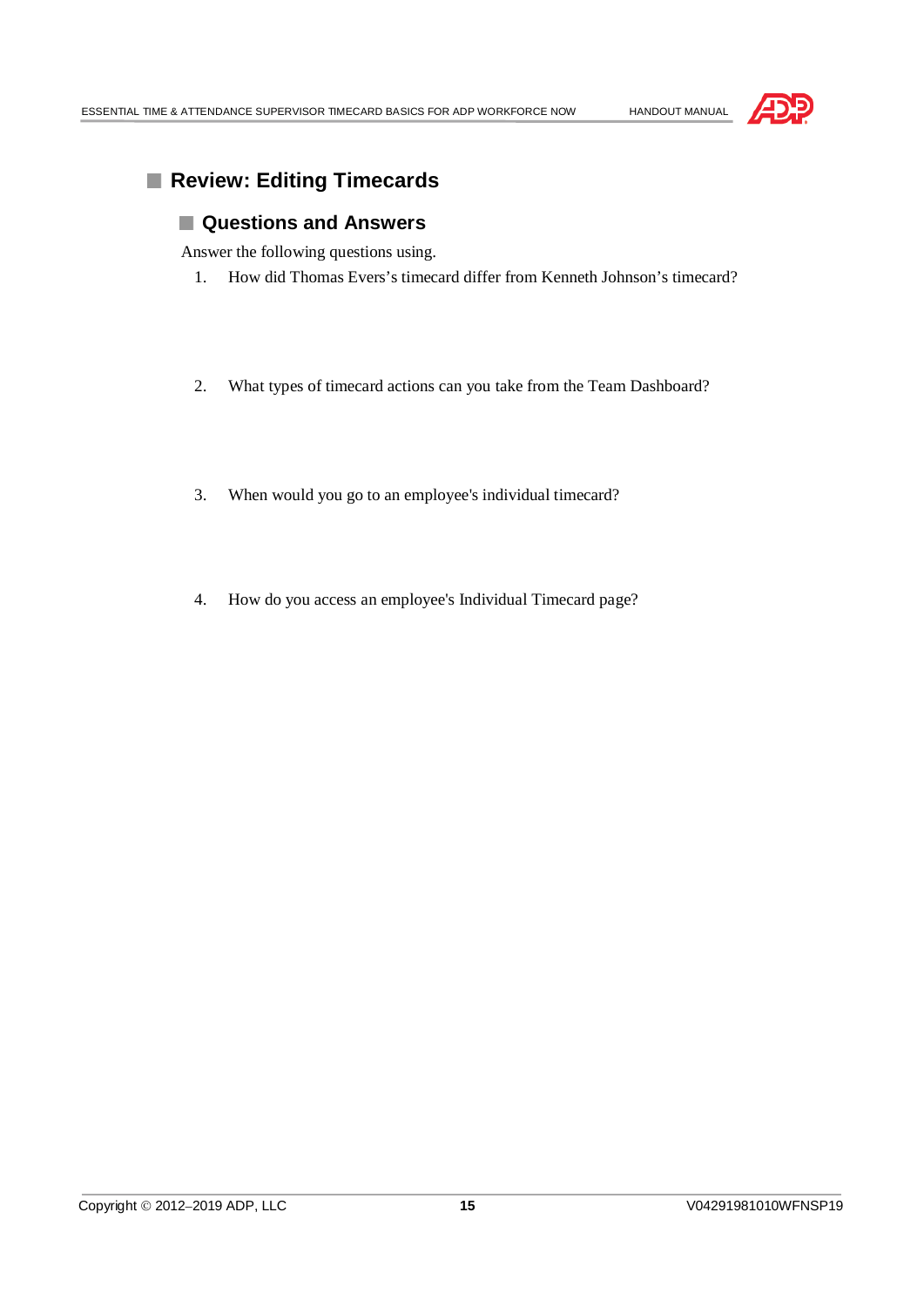

# **E** Completing Other Timecard Tasks

# **Overview**

In addition to editing your employees' timecards, there are other timecards tasks you may need to complete, such as reviewing shifts and approving timecards.

### ■ Setting Your Display Preferences

You set your display preferences to specify the criteria you want to use for any shifts that might need to be reviewed. To set your display preferences, on the Review Shifts page, next to the Rule field, click  $\blacksquare$  (settings).

| <b>BACK</b>                                              | <b>Display Preferences</b>                                                                                                 |  |  |
|----------------------------------------------------------|----------------------------------------------------------------------------------------------------------------------------|--|--|
| Manage the display of things that deserve your attention |                                                                                                                            |  |  |
|                                                          | <b>Missed Punches</b>                                                                                                      |  |  |
|                                                          | <b>Show Missed Out Punch</b><br>hours after In Punch (when no scheduled shift exists)<br>9.50                              |  |  |
|                                                          | <b>Show Missed Punch</b><br>minutes after scheduled time<br>30                                                             |  |  |
| ON O                                                     | <b>Display Shifts to Review</b><br>A break longer than two hours in an employee's day will be considered a separate shift. |  |  |
|                                                          | <b>Worked Longer Than Expected</b>                                                                                         |  |  |
|                                                          | ON (<br>Show Shift when employee has worked more than a<br>hour shift (with or without scheduled shift)<br>10.00           |  |  |
|                                                          | <b>Worked Earlier Than Expected</b><br>ON (                                                                                |  |  |
|                                                          | (when no scheduled shift exists)<br>Show Shift when employee has clocked in before<br>7:00 AM<br>⊙                         |  |  |
|                                                          | <b>Worked Later Than Expected</b><br>ON (                                                                                  |  |  |
|                                                          | Show Shift when employee has clocked out after<br>(when no scheduled shift exists)<br>6:00 PM<br>⊙                         |  |  |
|                                                          | Worked Longer Than Expected Outside of Shift<br>ON (                                                                       |  |  |
|                                                          | Show shift when employee is working<br>minutes<br>30<br>Outside of Scheduled Shift                                         |  |  |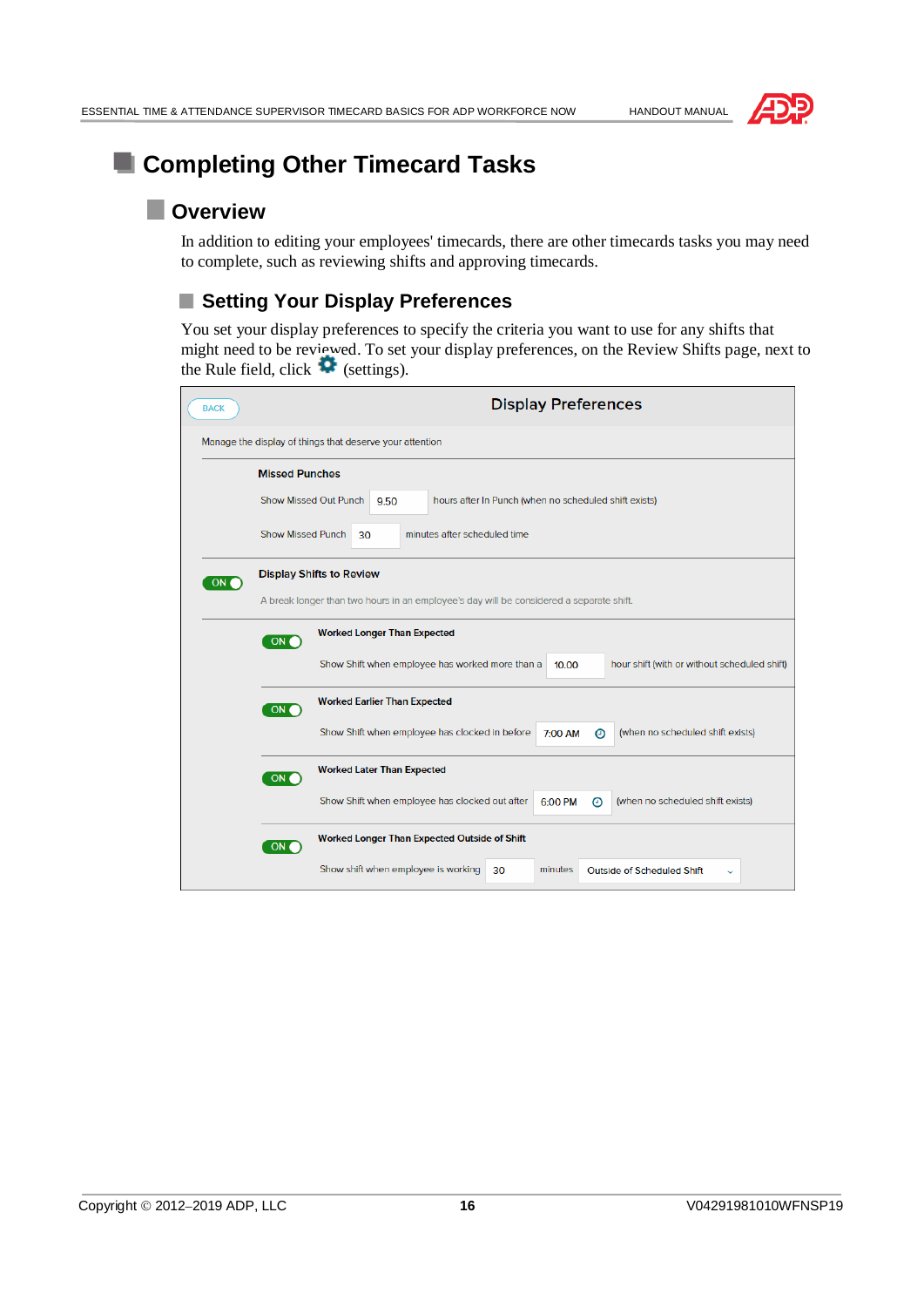



# **Reviewing Shifts Job Aid**

#### **Overview**

The Team Dashboard provides you with a feature to flag your employees' shifts when they meet certain criteria. When an employee clocks in earlier or later than expected, or works longer than expected, you need to review those shifts. For example, you might want to be notified if an employee's shift is longer than 10 hours. You specify the types of things that you want flagged for your attention by setting your display preferences.

### **Scenario**

Most of your employees clock out around 5:00 p.m. so you have chosen to flag shifts in which employees clock out later than 6:00 p.m. You have also chosen to flag shifts in which employees work 30 minutes outside of their shifts. See if there are any shifts you need to review.

### **Instructions**

#### **Starting Point: My Team > Time & Attendance > Team Dashboard**

| <b>Step</b> | <b>Action</b>                                                                                                                                 |
|-------------|-----------------------------------------------------------------------------------------------------------------------------------------------|
|             | On the Things To Do tile, for <b>Shifts to Review</b> , click $\geq$ (action).<br><b>Result:</b> The shifts you need to review are displayed. |
| 2           | Review the shifts and add notes to the timecard entries, if desired.                                                                          |
| 3           | To the left of the Notes field, select the checkbox.<br><b>Result:</b> All of the shifts are selected.                                        |
| 4           | Click Dismiss.<br><b>Result:</b> The shifts are no longer flagged for review.                                                                 |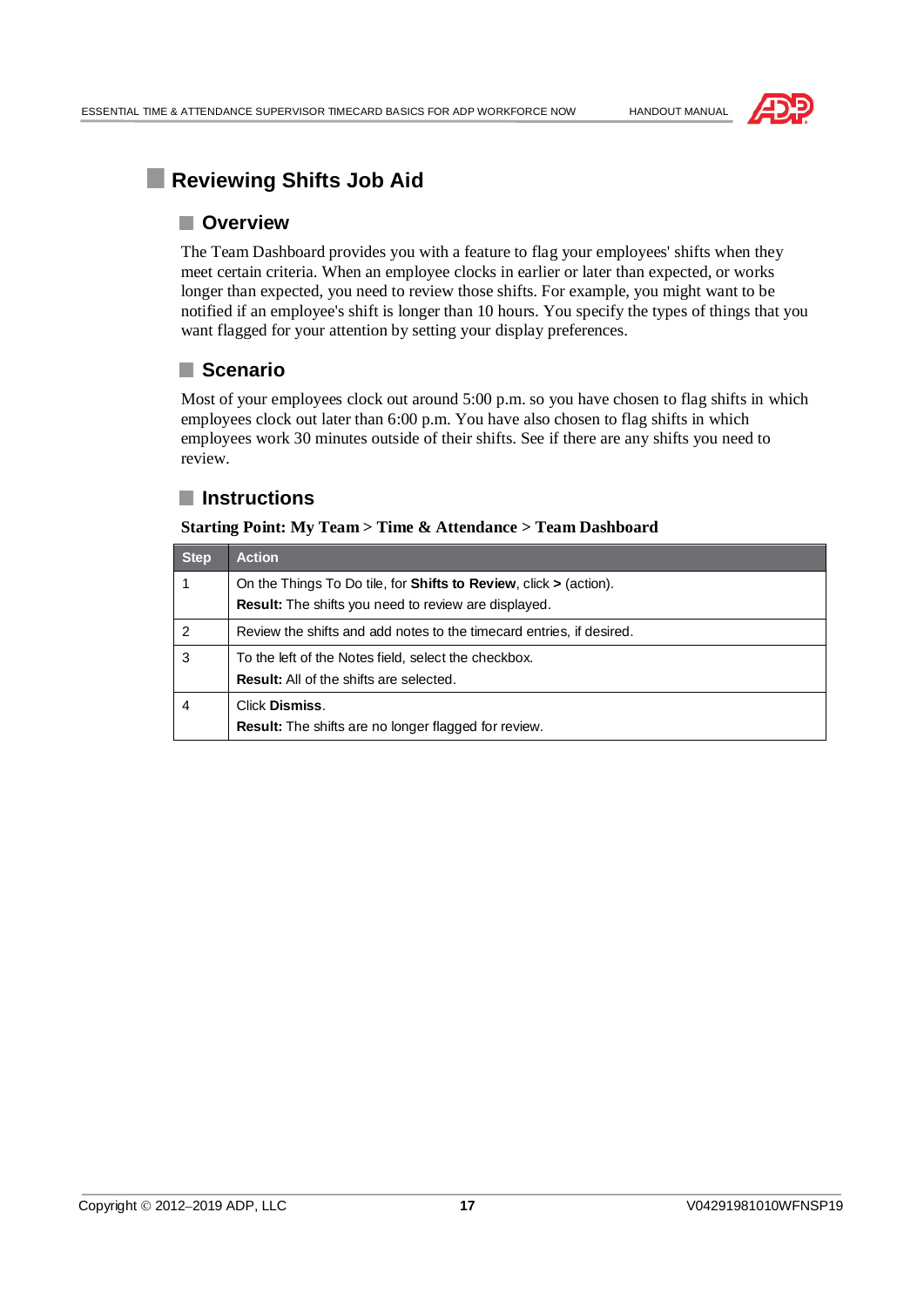

# **Approving Timecards Job Aid**

#### **Overview**

At the end of the pay period, your practitioner must complete a number of tasks to prepare the data for payroll processing and close the pay period. Then, your practitioner must move to the next pay period to move the data in the current pay period into an archive, where it can no longer be edited.

Your responsibilities at the end of the pay period include the following tasks:

- · Resolving any remaining timecard exceptions
- Approving timecards

#### **Scenario**

It's the end of the pay period, and you need to review and approve your employees' timecards.

#### **Instructions**

#### **Starting Point: My Team > Time & Attendance > Team Dashboard**

| <b>Step</b> | <b>Action</b>                                                                                                                            |                                                                                                                    |
|-------------|------------------------------------------------------------------------------------------------------------------------------------------|--------------------------------------------------------------------------------------------------------------------|
| 1           | On the Things To Do tile, for Timecard Approvals, click $>$ (action).<br><b>Result:</b> The timecards you need to approve are displayed. |                                                                                                                    |
| 2           |                                                                                                                                          |                                                                                                                    |
|             | If there are                                                                                                                             | <b>Then</b>                                                                                                        |
|             | No timecard exceptions                                                                                                                   | Proceed to step 3.                                                                                                 |
|             | Missed punches                                                                                                                           | 1. Click Missed Punches.                                                                                           |
|             |                                                                                                                                          | 2. Enter the missing punches.<br>Note: For more information about adding missed punches, refer<br>to the Job Aids. |
|             |                                                                                                                                          | 3. Click Dashboard.                                                                                                |
|             |                                                                                                                                          | 4. On the Things To Do tile, for Timecard Approvals, click ><br>(action).                                          |
|             | Timecard exceptions                                                                                                                      | 1. Click Other Exceptions.                                                                                         |
|             |                                                                                                                                          | <b>Result:</b> The Timecard Exceptions page is displayed.                                                          |
|             |                                                                                                                                          | 2. Resolve the exceptions.                                                                                         |
|             |                                                                                                                                          | Note: For more information about working with the Timecard<br>Exceptions page, refer to the Appendix.              |
|             |                                                                                                                                          | 3. Click Dashboard.                                                                                                |
|             |                                                                                                                                          | 4. On the Things To Do tile, for <b>Timecard Approvals</b> , click ><br>(action).                                  |
| 3           | To the left of the Notes field, select the checkbox.                                                                                     |                                                                                                                    |
|             | <b>Result:</b> All of the timecards are selected.                                                                                        |                                                                                                                    |
| 4           | Click Approve.                                                                                                                           |                                                                                                                    |
|             | Result: The timecards are approved.                                                                                                      |                                                                                                                    |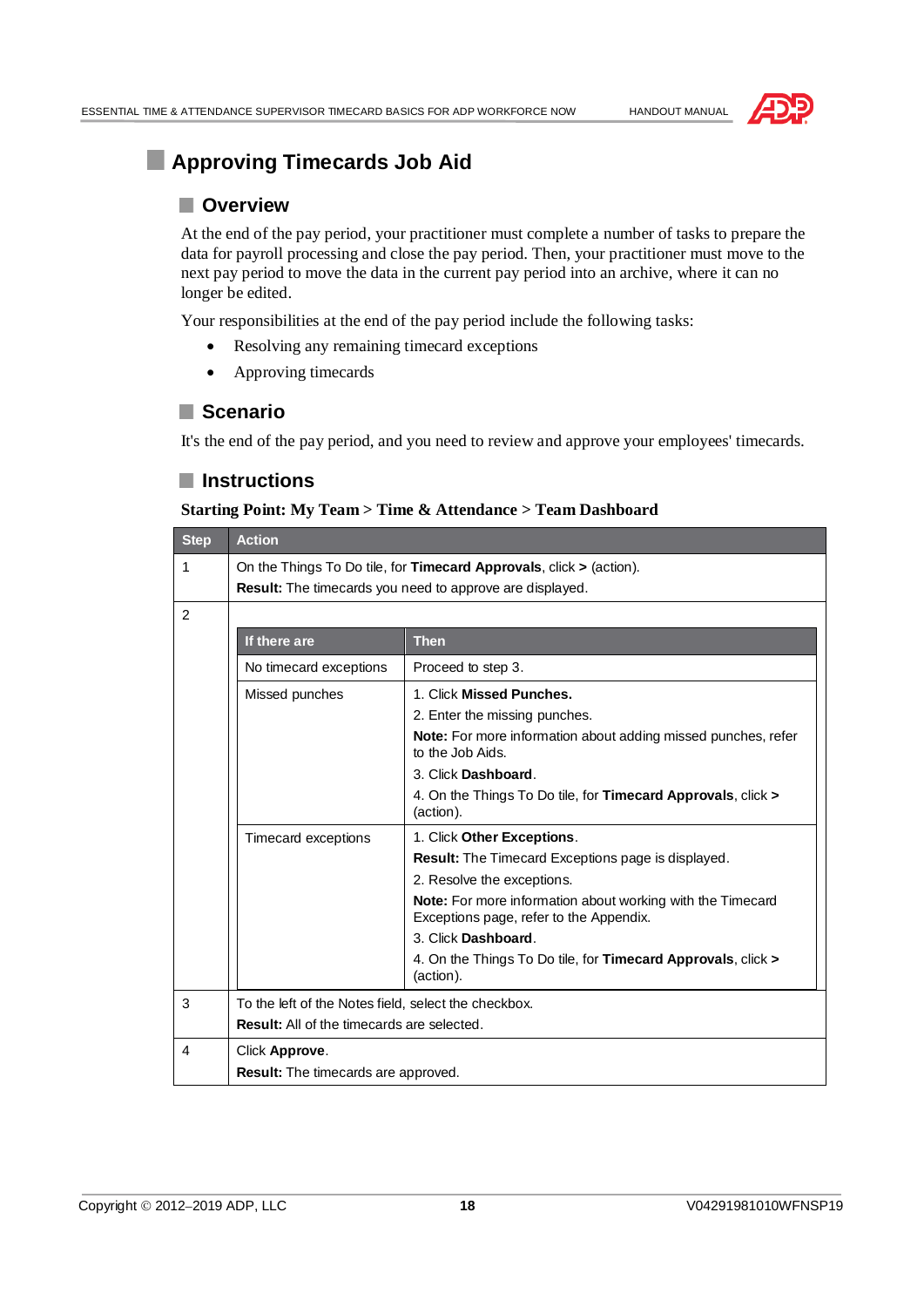



# **Running Reports**

# **Overview**

In this topic, you will look at the standard reports that ADP has provided, how the reports are organized, and how you can edit the reports to meet your needs.

### ■ Reasons to Run a Report

List the reasons why you would run a report of your Time & Attendance data.

· \_\_\_\_\_\_\_\_\_\_\_\_\_\_\_\_\_\_\_\_\_\_\_\_\_\_\_\_\_\_\_\_\_\_\_\_\_\_\_\_\_\_\_\_\_\_\_\_\_\_\_\_\_\_ · \_\_\_\_\_\_\_\_\_\_\_\_\_\_\_\_\_\_\_\_\_\_\_\_\_\_\_\_\_\_\_\_\_\_\_\_\_\_\_\_\_\_\_\_\_\_\_\_\_\_\_\_\_\_ · \_\_\_\_\_\_\_\_\_\_\_\_\_\_\_\_\_\_\_\_\_\_\_\_\_\_\_\_\_\_\_\_\_\_\_\_\_\_\_\_\_\_\_\_\_\_\_\_\_\_\_\_\_\_ · \_\_\_\_\_\_\_\_\_\_\_\_\_\_\_\_\_\_\_\_\_\_\_\_\_\_\_\_\_\_\_\_\_\_\_\_\_\_\_\_\_\_\_\_\_\_\_\_\_\_\_\_\_\_ · \_\_\_\_\_\_\_\_\_\_\_\_\_\_\_\_\_\_\_\_\_\_\_\_\_\_\_\_\_\_\_\_\_\_\_\_\_\_\_\_\_\_\_\_\_\_\_\_\_\_\_\_\_\_ · \_\_\_\_\_\_\_\_\_\_\_\_\_\_\_\_\_\_\_\_\_\_\_\_\_\_\_\_\_\_\_\_\_\_\_\_\_\_\_\_\_\_\_\_\_\_\_\_\_\_\_\_\_\_ · \_\_\_\_\_\_\_\_\_\_\_\_\_\_\_\_\_\_\_\_\_\_\_\_\_\_\_\_\_\_\_\_\_\_\_\_\_\_\_\_\_\_\_\_\_\_\_\_\_\_\_\_\_\_  $\frac{1}{2}$  ,  $\frac{1}{2}$  ,  $\frac{1}{2}$  ,  $\frac{1}{2}$  ,  $\frac{1}{2}$  ,  $\frac{1}{2}$  ,  $\frac{1}{2}$  ,  $\frac{1}{2}$  ,  $\frac{1}{2}$  ,  $\frac{1}{2}$  ,  $\frac{1}{2}$  ,  $\frac{1}{2}$  ,  $\frac{1}{2}$  ,  $\frac{1}{2}$  ,  $\frac{1}{2}$  ,  $\frac{1}{2}$  ,  $\frac{1}{2}$  ,  $\frac{1}{2}$  ,  $\frac{1$ · \_\_\_\_\_\_\_\_\_\_\_\_\_\_\_\_\_\_\_\_\_\_\_\_\_\_\_\_\_\_\_\_\_\_\_\_\_\_\_\_\_\_\_\_\_\_\_\_\_\_\_\_\_\_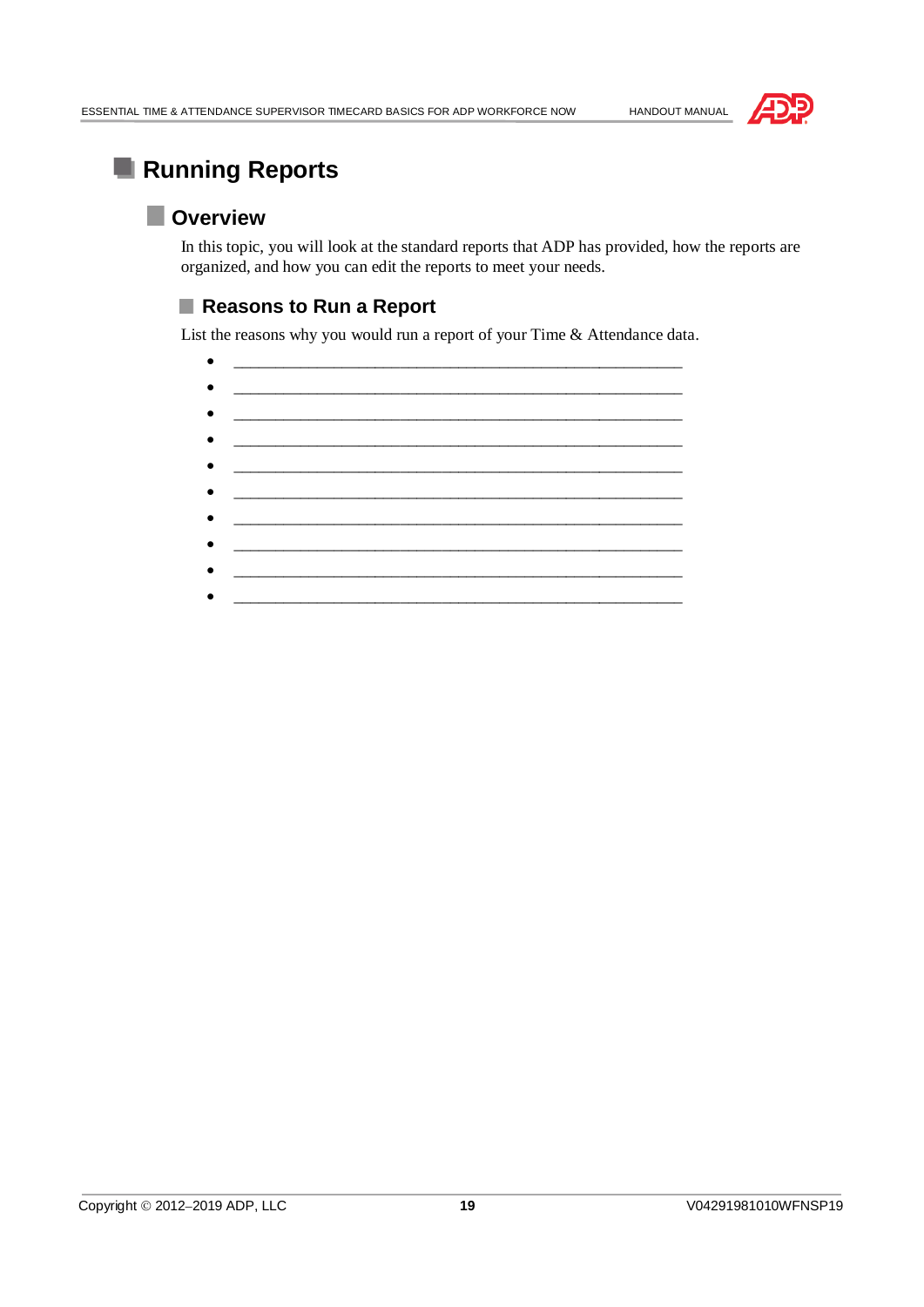

# **Explore: Reports**

#### **Starting Point: Reports > My Team Reports > Time & Attendance**

| Reports <b>0 0</b>                     |                                                  |                                                      |                |
|----------------------------------------|--------------------------------------------------|------------------------------------------------------|----------------|
| My Team<br><b>My Reports</b><br>Output |                                                  |                                                      |                |
| Report Name                            |                                                  |                                                      |                |
|                                        |                                                  | <b>RESET</b>                                         | <b>FILTER</b>  |
| <b>MY TEAM REPORTS</b><br>٠            |                                                  |                                                      |                |
| <b>All Reports</b>                     | NAME -                                           | <b>LAST RUN</b>                                      |                |
| Time & Attendance<br>Time Off          | My Team Weekly Schedule Report                   |                                                      | $\sim$         |
|                                        | My Team Total Paid Hours Summary Report          |                                                      | Θ              |
|                                        | My Team Total Paid Hours Detail Report           |                                                      | ◓              |
|                                        | My Team Timeclocks Setup Instructions Report     |                                                      | ⊕              |
|                                        | My Team Timecard Report with Supervisor Approval |                                                      | ⊜              |
|                                        | My Team Timecard Report with Notes               |                                                      | Θ              |
|                                        | My Team Timecard Report with Adjusted Date       |                                                      | $\bullet$      |
|                                        | My Team Timecard Report                          |                                                      | ⊝              |
|                                        | My Team Timecard Exception Report                | 11/27/2017 - 03:59 PM                                | $\blacksquare$ |
|                                        | My Team Timecard Detail Report with Signature    |                                                      | men.           |
|                                        |                                                  | Rows Per Page:<br>$1 - 10$ of 31<br>10 <sup>10</sup> |                |

### **Tabs and Descriptions**

| <b>Tab</b> | <b>Description</b>                                   |
|------------|------------------------------------------------------|
| Output     | Contains the reports that you run.                   |
| My Team    | Lists the reports that are available for you to run. |
| My Reports | Contains the reports that you run and save.          |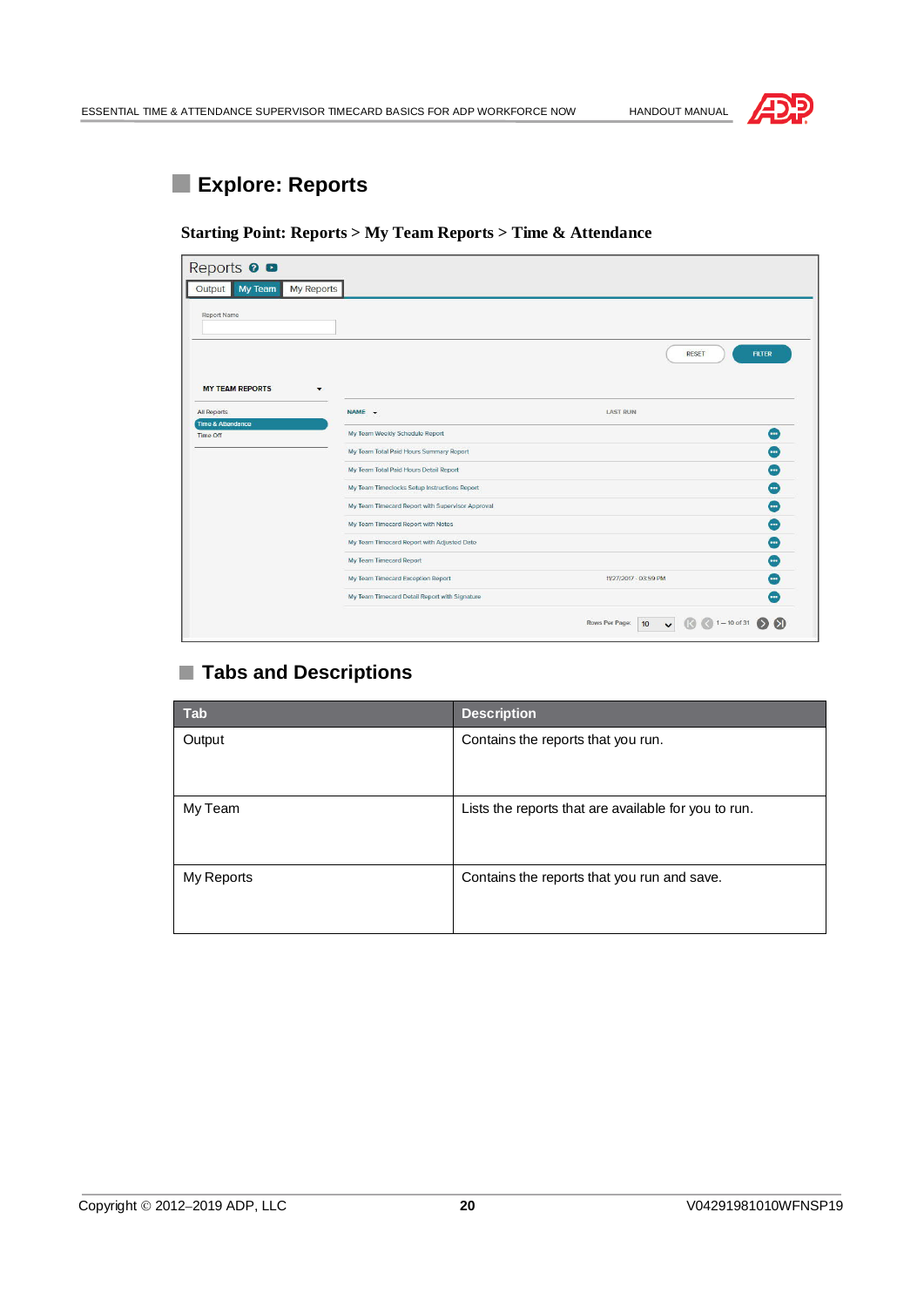



# **Generating a Report Job Aid**

#### **Overview**

Reports always reflect current data at the time that the report is run. By running the report, you can save a record or "snapshot" of the report data at a specific point in time.

#### **Scenario**

You want to run a report that shows the timecard exceptions for one employee in particular. You can run the Timecard Exception report to get this information.

### **Instructions: Choosing Report Criteria**

#### **Starting Point: Reports > My Team Reports > Time & Attendance**

| <b>Step</b>   | <b>Action</b>                                                                                         |
|---------------|-------------------------------------------------------------------------------------------------------|
|               | Next to the report that you want to run, click $\bullet$<br>(action) and select Run.                  |
| $\mathcal{P}$ | In the Time Frame field, select the time frame.                                                       |
| 3             | To filter data by a field, under <b>Filters</b> , in the <b>Select Field</b> field, select the field. |
| 4             | In the <b>Qualifier</b> field, select the qualifier.                                                  |
| 5             | In the <b>Enter Value</b> field, enter or select a value.                                             |
| 6             | Click Add Filter.                                                                                     |
| 7             | In the <b>Output Format</b> section, select the file format.                                          |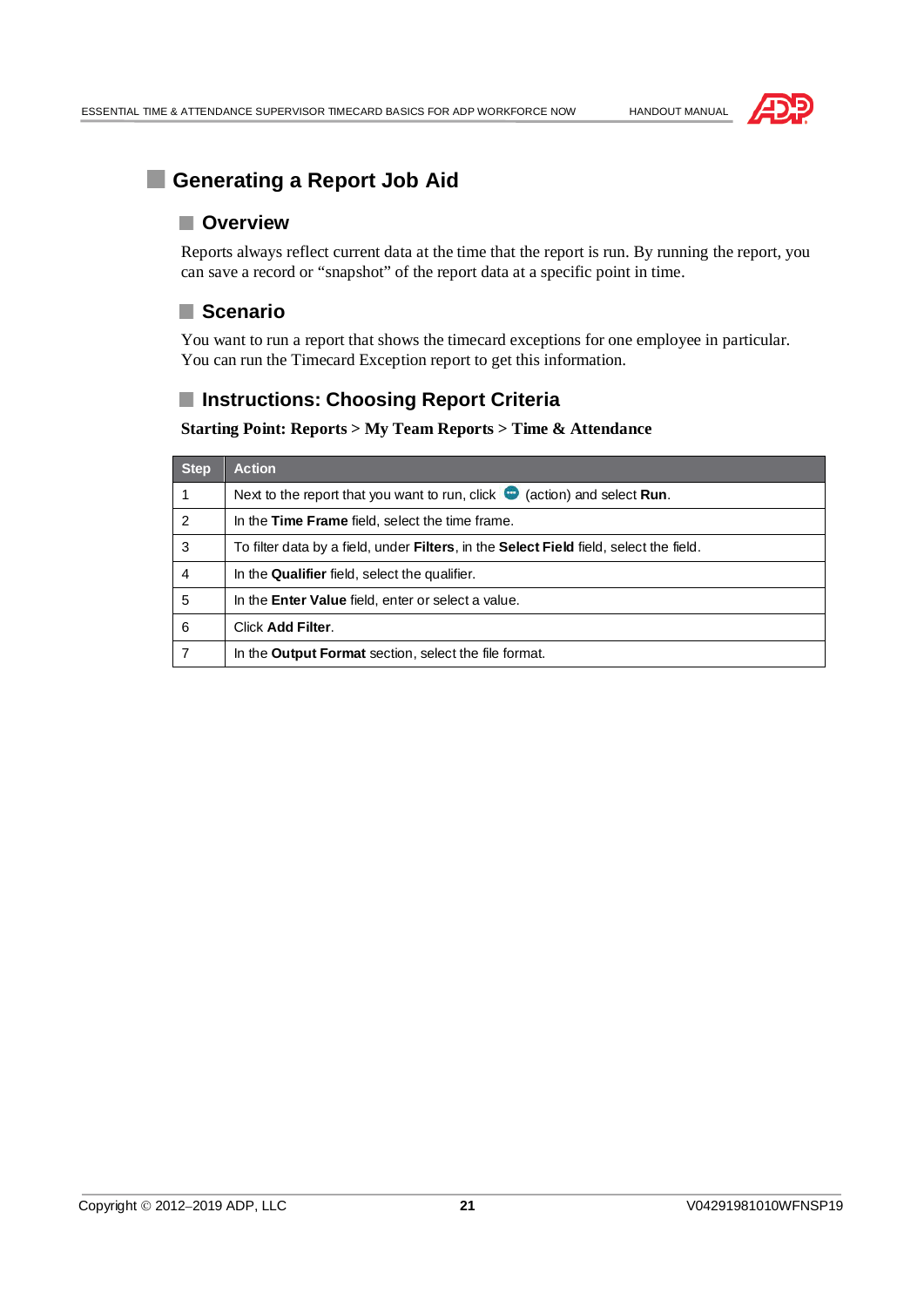

# **Instructions: Saving a Report**

| <b>Step</b> | <b>Action</b>                                                               |
|-------------|-----------------------------------------------------------------------------|
|             | Click Save As.                                                              |
| 2           | In the <b>Report Name</b> field, enter a name.                              |
| 3           | In the <b>Report Title</b> field, enter a title.                            |
|             | Note: The title that you enter will be displayed at the top of your report. |
| 4           | In the <b>Description</b> field, enter a brief description.                 |
| 5           | Select Run.                                                                 |
| 6           | Click Save.                                                                 |
|             | Result: The Output page is displayed.                                       |

### **Important Information**

- · My Reports are private. If you save a My Report, it will be available only to you to run in the future.
- · If you want to update the report criteria on a report that you have saved, access the My Reports tab and click the report name.

#### **Instructions: Viewing Report Output**

| <b>Step</b> | <b>Action</b>                                                         |
|-------------|-----------------------------------------------------------------------|
|             | Click the <b>Output</b> tab.                                          |
|             | Locate the report and click $\bullet$ (action).                       |
| ົ           | Select the View As format that you chose when you created the report. |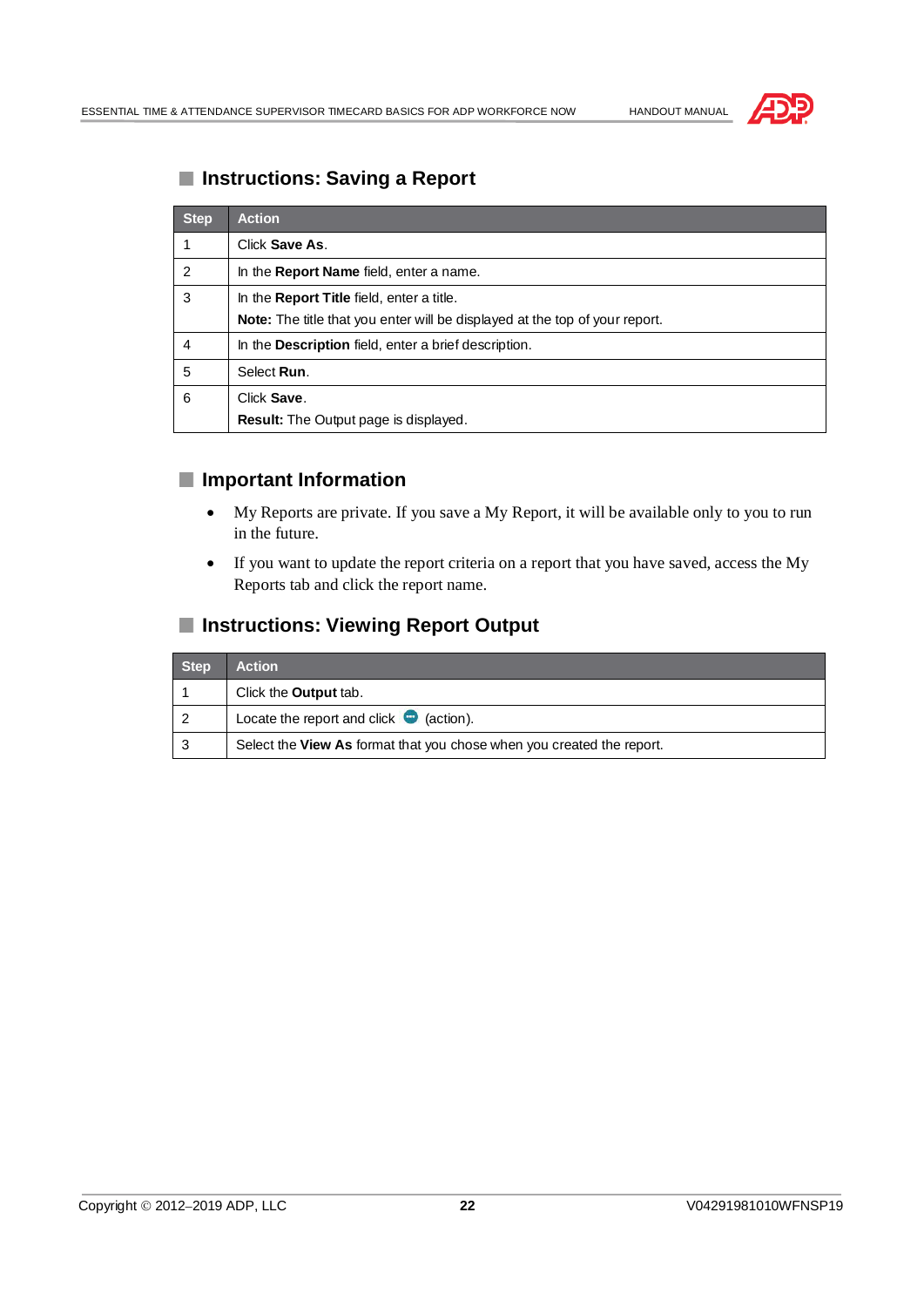



# **L** Course Closing

# **How to Access Learning Bytes in ADP Workforce Now Job Aid**

Learning bytes are short videos with audio that guide you in performing specific tasks. They are a great way to get specific information—just in time, when you need it. Learning bytes are available on many pages in ADP Workforce Now. The following instructions describe how you can access the learning bytes that are relevant to your timecard.

### **Instructions**

| <b>Step</b> | <b>Action</b>                                                                                                           |                             |                                 |  |  |  |  |  |  |
|-------------|-------------------------------------------------------------------------------------------------------------------------|-----------------------------|---------------------------------|--|--|--|--|--|--|
|             | To access the learning bytes, in the upper-left side of the page, click $\blacksquare$ (learning bytes).                |                             |                                 |  |  |  |  |  |  |
|             | <b>HOME</b><br><b>MYSELF</b><br><b>RESOURCES</b>                                                                        |                             | Search                          |  |  |  |  |  |  |
|             | My Timecard $\bullet$ $\bullet$                                                                                         |                             |                                 |  |  |  |  |  |  |
|             | Hahn, Brenda (><br>BН<br><b>CUSSRVC - Customer Service Representative</b><br>Home Department: 012000 - Customer Service | Tax ID (SSN)<br>XXX-XX-0068 | <b>Posttion ID</b><br>FL8000118 |  |  |  |  |  |  |
|             | <b>Result:</b> The learning bytes menu is displayed.                                                                    |                             |                                 |  |  |  |  |  |  |
| 2           | Select the desired learning byte.                                                                                       |                             |                                 |  |  |  |  |  |  |
|             | <b>Result:</b> A short video demonstration is displayed.                                                                |                             |                                 |  |  |  |  |  |  |
| 3           | To exit the learning byte, click $\bigcirc$ (close) in the upper-right comer of the window.                             |                             |                                 |  |  |  |  |  |  |

**Starting Point: Myself > Time & Attendance > My Timecard**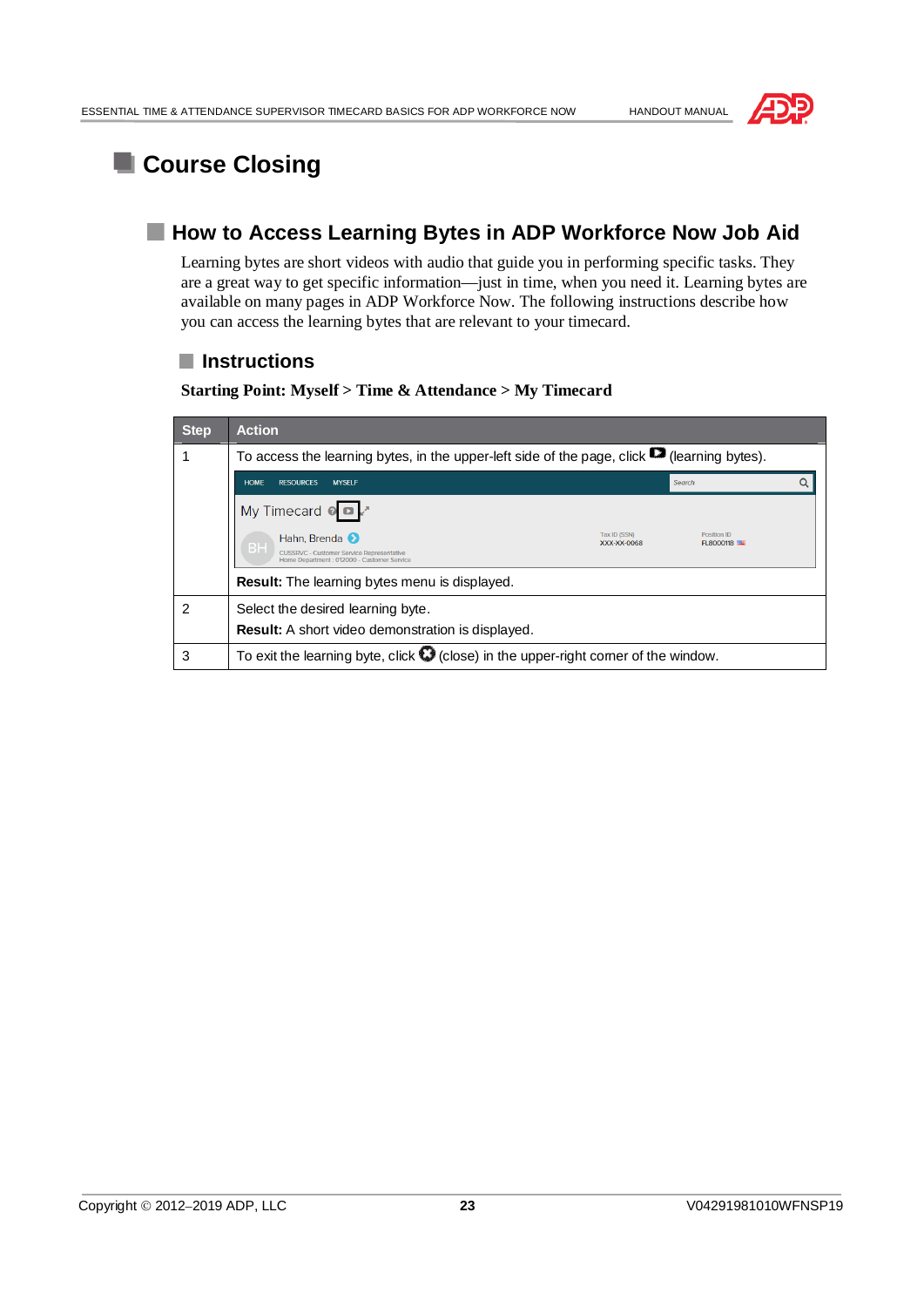

# **Additional Resources**

Your appendix contains job aids to help you remember how to perform additional tasks.

### **Roles and Additional Training**

ADP provides the following resources to support you and the employees in your organization.

| <b>Role</b> | <b>Training</b>                                                                                                                                                                       | <b>How to Access</b>                                                                                                                                   |  |  |
|-------------|---------------------------------------------------------------------------------------------------------------------------------------------------------------------------------------|--------------------------------------------------------------------------------------------------------------------------------------------------------|--|--|
| Supervisor  | Essential Time & Attendance Supervisor<br><b>Timecard Basics practice activity</b><br>Essential Time & Attendance Supervisor<br>Scheduling Basics virtual class                       | You will receive an email message<br>after this session with the registration<br>instructions. (U.S.)<br>ADP Canada Client Training Centre<br>(Canada) |  |  |
|             | Essential Time & Attendance learning bytes<br>for supervisors<br>Time Off learning bytes for managers and<br>supervisors                                                              | Support <sup>2</sup><br>ADP Canada Client Training Centre<br>(Canada)                                                                                  |  |  |
| Employee    | Essential Time & Attendance Employee<br>Basics for ADP Workforce Now job aids<br>Essential Time & Attendance learning bytes<br>for employees<br>Time Off learning bytes for employees | Support <sup>52</sup><br>ADP Canada Client Training Centre<br>(Canada)                                                                                 |  |  |

# **Training Evaluation**

Please take a moment to complete the evaluation.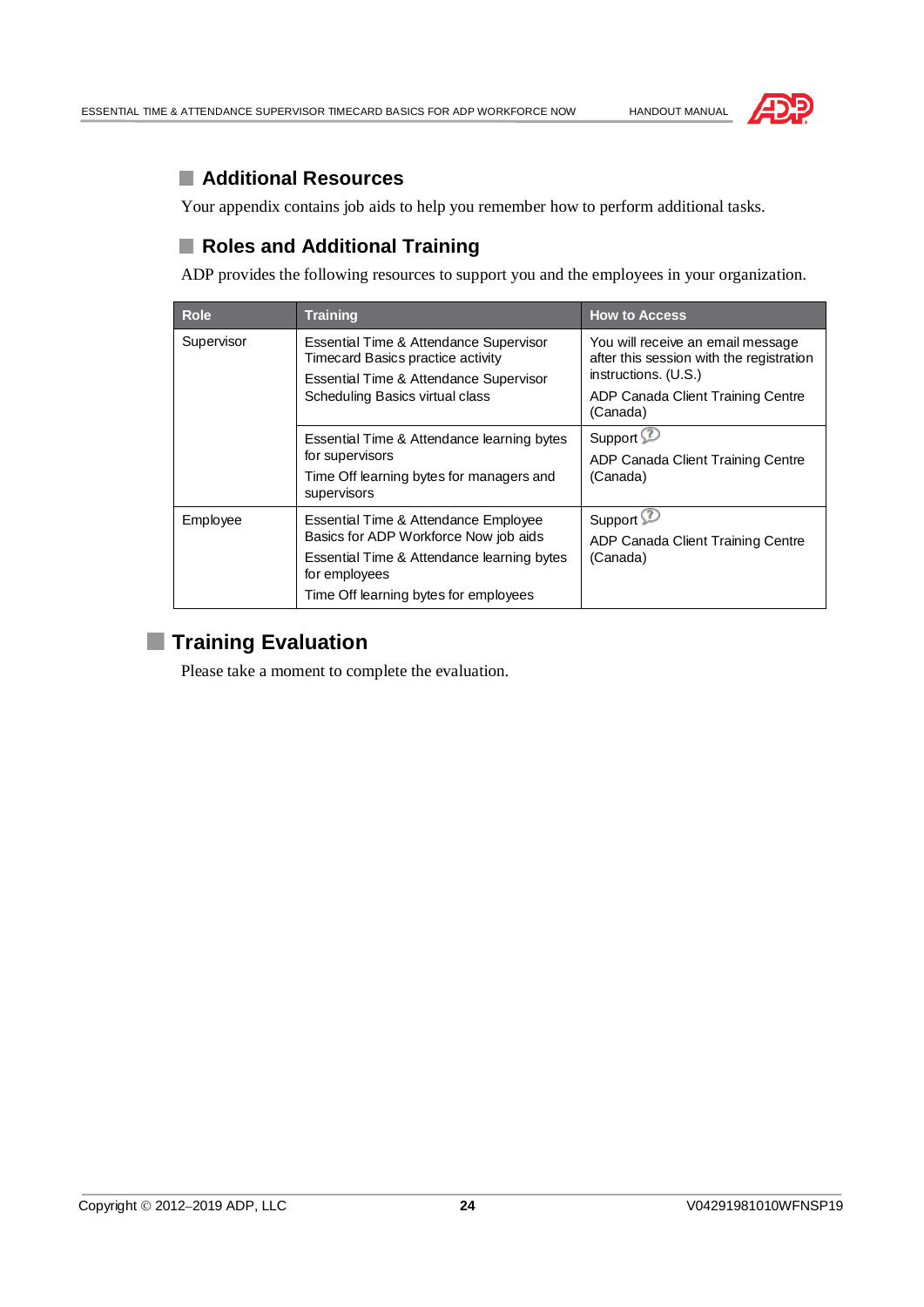# **Appendix**

# **Contents**

| <b>Essential Time &amp; Attendance Supervisor Timecard Basics for ADP Workforce Now</b> |  |
|-----------------------------------------------------------------------------------------|--|
|                                                                                         |  |
|                                                                                         |  |
|                                                                                         |  |
|                                                                                         |  |
|                                                                                         |  |
|                                                                                         |  |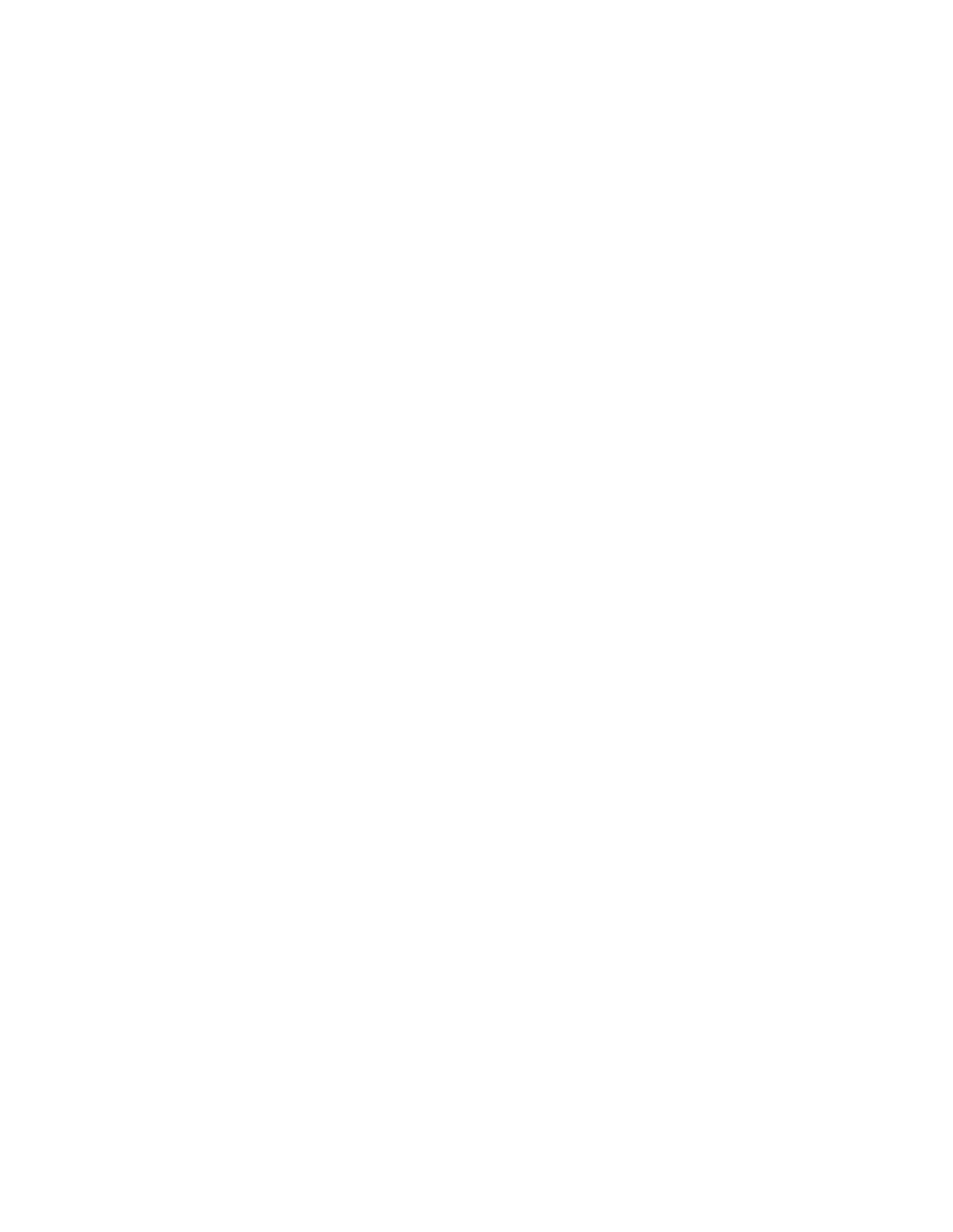

# **Example 3 Essential Time & Attendance Supervisor Timecard Basics for ADP Workforce Now**

# **Additional Timecard Tabs**

Depending on the features that your company uses, you may have up to three tabs in addition to the Timecard tab.

# **Totals Tab**

Select the time period and whether to display totals by week or by pay code.

### **Schedule Tab**

If your company uses the Schedule feature, click this tab to display an employee's schedule. This tab can help you to make decisions about timecard exceptions.

| $=$        | Timecard |                   | Schedule<br>Totals |                    |                 | <b>Time Off Balances</b> |                   |                     |                          |
|------------|----------|-------------------|--------------------|--------------------|-----------------|--------------------------|-------------------|---------------------|--------------------------|
|            |          | WEEK <sub>1</sub> | IN - OUT           |                    | <b>PAY CODE</b> | <b>HOURS</b>             | <b>DEPARTMENT</b> | <b>DAILY TOTALS</b> | $\overline{\phantom{a}}$ |
| $=$<br>$-$ | Mon      | 01/26             | 08:30 AM           | 03:30 PM<br>$\sim$ |                 | 6.00                     | 001000            |                     | 6.00                     |
|            |          | Schedule:         | 08:30 AM           | $-0430$ PM         |                 | 7.00                     | 001000            |                     | 7.00                     |
| $=$<br>$-$ | Tue      | 01/27             | 09:00 AM           | 04:30 PM<br>$\sim$ |                 | 6.50                     | 001000            |                     | 6.50                     |
|            |          | Schedule:         | 08:30 AM           | $-04:30$ PM        |                 | 7.00                     | 001000            |                     | 7.00                     |
| $=$<br>$-$ | Wed      | 01/28             | 08:30 AM           | 07:30 PM<br>$\sim$ |                 | 10.00                    | 001000            |                     | 10.00                    |
|            |          | Schedule:         | 08:30 AM           | $-04:30$ PM        |                 | 7.00                     | 001000            |                     | 7.00                     |

# **Time Off Balances Tab**

If your company uses the Time Off feature, you will see employee time-off balances.

| <b>Timecard</b>                                           |                                                     | Totals                   | <b>Schedule</b> |  | <b>Time Off Balances</b> |  |  |  |
|-----------------------------------------------------------|-----------------------------------------------------|--------------------------|-----------------|--|--------------------------|--|--|--|
| As Of                                                     |                                                     |                          |                 |  |                          |  |  |  |
| 2/13/20XX                                                 | 雦                                                   | <b>FIND</b>              |                 |  |                          |  |  |  |
|                                                           |                                                     |                          |                 |  |                          |  |  |  |
| <b>POLICY</b><br><b>TIME OFF</b>                          | <b>BALANCE</b>                                      | REQUES<br><b>PENDING</b> | REQUES<br>SCHED |  |                          |  |  |  |
| Personal                                                  | 120.00 H                                            | 0.00 H                   | 0.00 H          |  |                          |  |  |  |
| Sickpt                                                    | 40.00 H                                             | 0.00 H                   | 0.00 H          |  |                          |  |  |  |
| Vacationpt                                                | 320.00 H                                            | 0.00 H                   | 0.00 H          |  |                          |  |  |  |
| Jury Duty                                                 | $\hspace{0.05cm} -\hspace{0.05cm} -\hspace{0.05cm}$ | 0.00 H                   | 0.00 H          |  |                          |  |  |  |
|                                                           | * Balance /Request Amount: D (Days); H (Hours)      |                          |                 |  |                          |  |  |  |
| * The balances include future transactions. $\bm{\Theta}$ |                                                     |                          |                 |  |                          |  |  |  |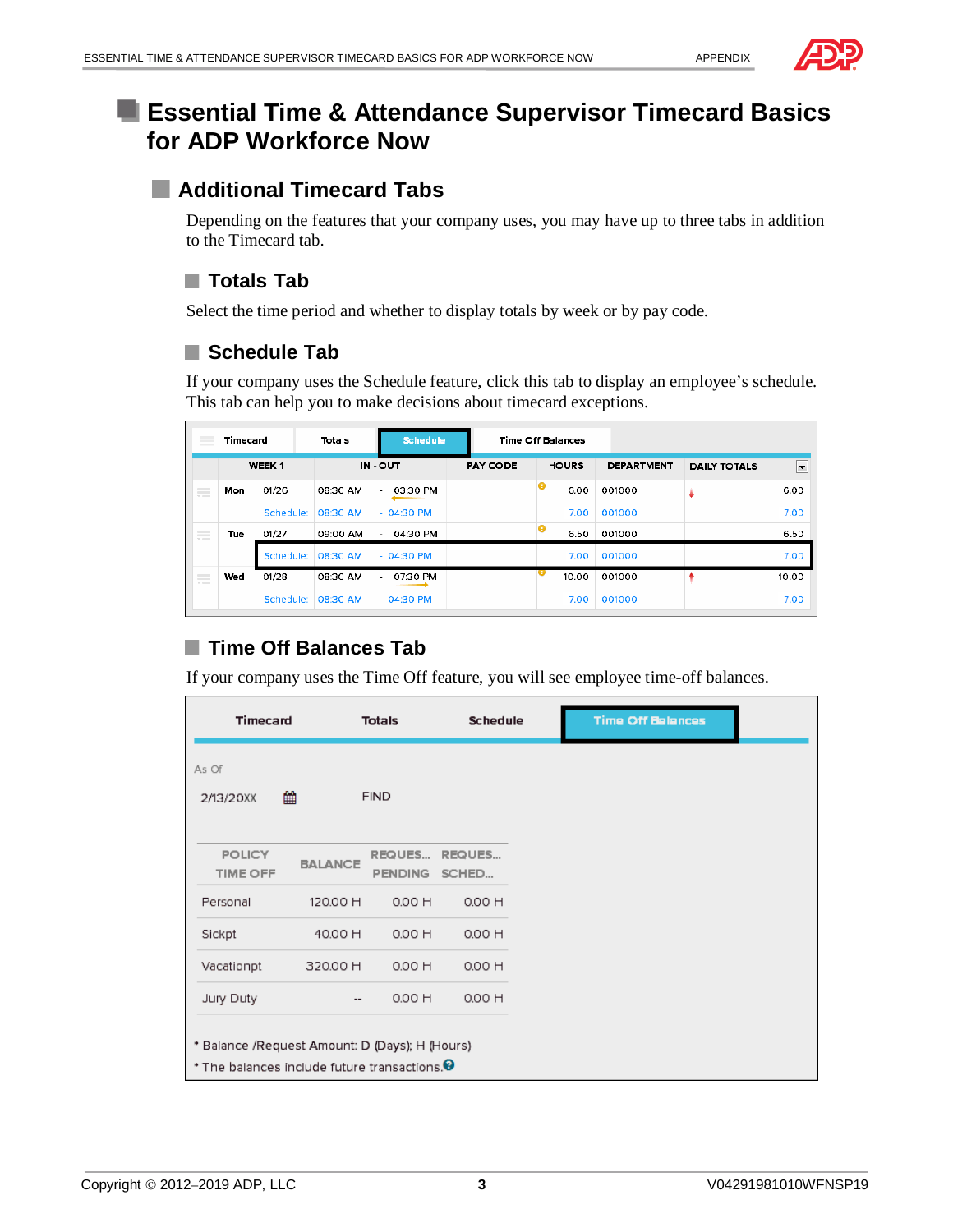

# **Timecard Approvals**

#### **Overview**

Your company may require you to approve timecards for your subordinates. Employees may be required to approve their time as well.

### **Supervisor Approval by Row**

You can approve a single row or multiple rows by selecting Approve from the row menu.

| $\equiv$                           | <b>Timecard</b> |              | <b>Totals</b> | <b>Schedule</b> |                 | <b>Time Off Balances</b> |                   |                     |                      |
|------------------------------------|-----------------|--------------|---------------|-----------------|-----------------|--------------------------|-------------------|---------------------|----------------------|
|                                    |                 | <b>WEEK1</b> | IN-OUT        |                 | <b>PAY CODE</b> | <b>HOURS</b>             | <b>DEPARTMENT</b> | <b>DAILY TOTALS</b> | $\blacktriangledown$ |
| $\overline{\mathbf{v}}$            | <b>Mon</b>      | 08/24        | 08:30 AM      | $-03:30$ PM     |                 | 7.00                     | 012000            |                     | 7.00                 |
| $=$<br>$-$                         | Tue             | 08/25        | 08:30 AM      | $-04:30$ PM     |                 | 8.00                     | 012000            |                     | 8.00                 |
| $\qquad \qquad =$<br>$-$           | Wed             | 08/26        | 08:30 AM      | $-07:30$ PM     |                 | 11.00                    | 012000            |                     | 11.00                |
| $\qquad \qquad =$<br>$\frac{1}{2}$ | Thu             | 08/27        | 08:30 AM      | $-04:30$ PM     |                 | 8.00                     | 012000            |                     | 8.00                 |
| $\qquad \qquad =\qquad$<br>$-$     | Fri.            | 08/28        | 08:30 AM      | $-04:30$ PM     |                 | 8.00<br>Q                | 012000            |                     | 8.00                 |
| $\equiv$                           | Sat             | 08/29        | ٠             |                 |                 | 0.00                     | 012000            |                     | 0.00                 |
| $\equiv$                           | Sun             | 08/30        | $\sim$        |                 |                 | 0.00                     | 012000            |                     | 0.00                 |

### **Supervisor Approval for Multiple Rows**

You can easily approve multiple rows by clicking **>** (show all columns) to open the Approve column and selecting one or more rows. To approve an entire week, click Approve in the header row.

| ≡.                                                                                                                                                                                                                                                                                                                                                                                                                                                                                                       | <b>Timecard</b> | <b>Totals</b><br><b>Schedule</b> |                   | <b>Time Off Balances</b> |        |             |                 |              |                   |                     |                      |
|----------------------------------------------------------------------------------------------------------------------------------------------------------------------------------------------------------------------------------------------------------------------------------------------------------------------------------------------------------------------------------------------------------------------------------------------------------------------------------------------------------|-----------------|----------------------------------|-------------------|--------------------------|--------|-------------|-----------------|--------------|-------------------|---------------------|----------------------|
| ≺                                                                                                                                                                                                                                                                                                                                                                                                                                                                                                        | <b>APPROVE</b>  |                                  | WEEK <sub>1</sub> |                          | IN-OUT |             | <b>PAY CODE</b> | <b>HOURS</b> | <b>DEPARTMENT</b> | <b>DAILY TOTALS</b> | $\blacktriangledown$ |
| $\overline{\mathbf{v}}$                                                                                                                                                                                                                                                                                                                                                                                                                                                                                  | ⊻               | Mon                              | 08/24             | 08:30 AM                 |        | $-03:30$ PM |                 | 7.00         | 012000            |                     | 7.00                 |
| ₹                                                                                                                                                                                                                                                                                                                                                                                                                                                                                                        | ⊻               | Tue                              | 08/25             | 08:30 AM                 |        | $-04:30$ PM |                 | 8.00         | 012000            |                     | 8.00                 |
| $\overline{\mathbf{v}}$                                                                                                                                                                                                                                                                                                                                                                                                                                                                                  | ⊻               | Wed                              | 08/26             | 08:30 AM                 |        | $-07:30$ PM |                 | 11.00        | 012000            |                     | 11.00                |
| $\overline{\mathbf{v}}$                                                                                                                                                                                                                                                                                                                                                                                                                                                                                  | ✔               | Thu                              | 08/27             | 08:30 AM                 |        | $-04:30$ PM |                 | 8.00         | 012000            |                     | 8.00                 |
| ÷.                                                                                                                                                                                                                                                                                                                                                                                                                                                                                                       | ✔               | Fri                              | 08/28             | 08:30 AM                 |        | $-04:30$ PM |                 | 8.00<br>Q    | 012000            |                     | 8.00                 |
| $=$<br>$v = -1$                                                                                                                                                                                                                                                                                                                                                                                                                                                                                          |                 | Sat                              | 08/29             |                          | ٠      |             |                 | 0.00         | 012000            |                     | 0.00                 |
| $\frac{1}{2}$<br>$\frac{1}{2} \left( \frac{1}{2} \right) \left( \frac{1}{2} \right) \left( \frac{1}{2} \right) \left( \frac{1}{2} \right) \left( \frac{1}{2} \right) \left( \frac{1}{2} \right) \left( \frac{1}{2} \right) \left( \frac{1}{2} \right) \left( \frac{1}{2} \right) \left( \frac{1}{2} \right) \left( \frac{1}{2} \right) \left( \frac{1}{2} \right) \left( \frac{1}{2} \right) \left( \frac{1}{2} \right) \left( \frac{1}{2} \right) \left( \frac{1}{2} \right) \left( \frac$<br>$\nu = -$ |                 | Sun                              | 08/30             |                          | $\sim$ |             |                 | 0.00         | 012000            |                     | 0.00                 |

# ■ Supervisor Approval for Timecards

You can approve an entire timecard by clicking Approve Timecard. The button will not be enabled if any actionable exceptions are on the timecard.

|                | <b>Current Pay Period</b> |                   | $\checkmark$  | 兽<br>10/5/20XX  | 网<br>10/18/20XX | Q FIND                   |                   |                     |              | <b>APPROVE TIMECARD</b> |
|----------------|---------------------------|-------------------|---------------|-----------------|-----------------|--------------------------|-------------------|---------------------|--------------|-------------------------|
| $\equiv$       | <b>Timecard</b>           |                   | <b>Totals</b> | <b>Schedule</b> |                 | <b>Time Off Balances</b> |                   |                     |              |                         |
| ᠈              |                           | WEEK <sub>1</sub> |               | IN - OUT        | <b>PAY CODE</b> | <b>HOURS</b>             | <b>DEPARTMENT</b> | <b>DAILY TOTALS</b> | $\mathbf{v}$ |                         |
| $\sim$         | Mon                       | 10/05             | 08:30 AM      | $-03:30$ PM     |                 | 6.50                     | 012000            |                     | 6.50         |                         |
| $\sim$         | Tue                       | 10/06             | 08:30 AM      | $-04:30$ PM     |                 | 7.50                     | 012000            |                     | 7.50         |                         |
| $\vert$ .      | Wed                       | 10/07             | 08:30 AM      | $-07:30$ PM     |                 | 10.50                    | 012000            |                     | 10.50        |                         |
| $\overline{a}$ | Thu                       | 10/08             | 08:30 AM      | $-04:30$ PM     |                 | 7.50                     | 012000            |                     | 7.50         |                         |
| $\overline{a}$ | Fri                       | 10/09             | 08:30 AM      | $-04:30$ PM     |                 | 7.50                     | 012000            |                     | 7.50         |                         |
| $\sim$         | Sat                       | 10/10             |               | $\sim$          |                 | 0.00                     | 012000            |                     | 0.00         |                         |
| $\overline{a}$ | Sun                       | 10/11             |               | $\sim$          |                 | 0.00                     | 012000            |                     | 0.00         |                         |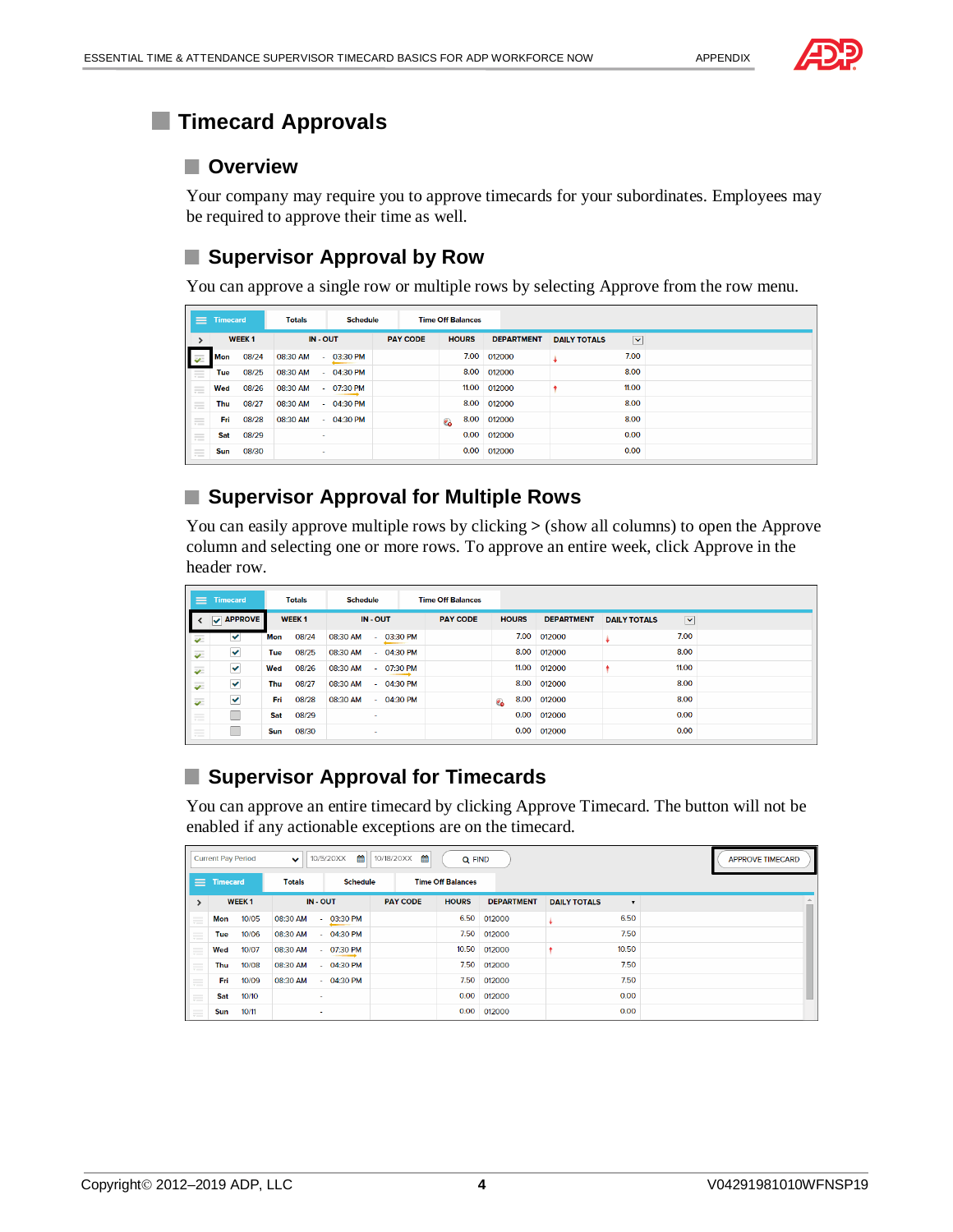



# **Submitting a Time-Off Request on a Timecard Job Aid**

### **Overview**

The Time Off feature is a fully automated solution that employees, supervisors, managers, and practitioners can use to efficiently enter and approve requests for time off and calculate timeoff accruals. If your company uses the Time Off feature, employee timecards will display employees' time-off requests.

If the option to submit time-off requests on timecards is enabled for your company, employees can request time off, such as jury duty, vacation, or sick time, on their timecards. Time  $\&$ Attendance supervisors and practitioners can also add time-off requests to an employee's timecard.

### **Scenario**

One of your employees, Thomas Evers, forgot to record his sick time. You need to enter the request on behalf of the employee.

### **Instructions: Hours-Based Employee**

| <b>Step</b>    | <b>Action</b>                                                                                                                                                                                                                                                                                                                                  |
|----------------|------------------------------------------------------------------------------------------------------------------------------------------------------------------------------------------------------------------------------------------------------------------------------------------------------------------------------------------------|
|                | Search for the employee's timecard.                                                                                                                                                                                                                                                                                                            |
| $\mathcal{P}$  | Optionally, to add a row, click (row menu) and select Add Blank Row.                                                                                                                                                                                                                                                                           |
| 3              | In the In field, select the start time of the request.                                                                                                                                                                                                                                                                                         |
| $\overline{4}$ | In the <b>Hours</b> field, enter the number of nonworked hours.                                                                                                                                                                                                                                                                                |
| 5              | Click in the Pay Code field.                                                                                                                                                                                                                                                                                                                   |
| 6              | Click $\mathbf Q$ (search) and then select the pay code that corresponds to the reason for the time-off<br>request.                                                                                                                                                                                                                            |
| $\overline{7}$ | Click Save.                                                                                                                                                                                                                                                                                                                                    |
|                | <b>Result:</b> The time-off request is submitted and will be routed to the appropriate reviewer, as<br>designated by the workflow set up for your company. If no additional approvals are required, the<br>employee's request will be reflected on the employee's timecard and schedule and the My Team<br>> Time Off > List of Requests page. |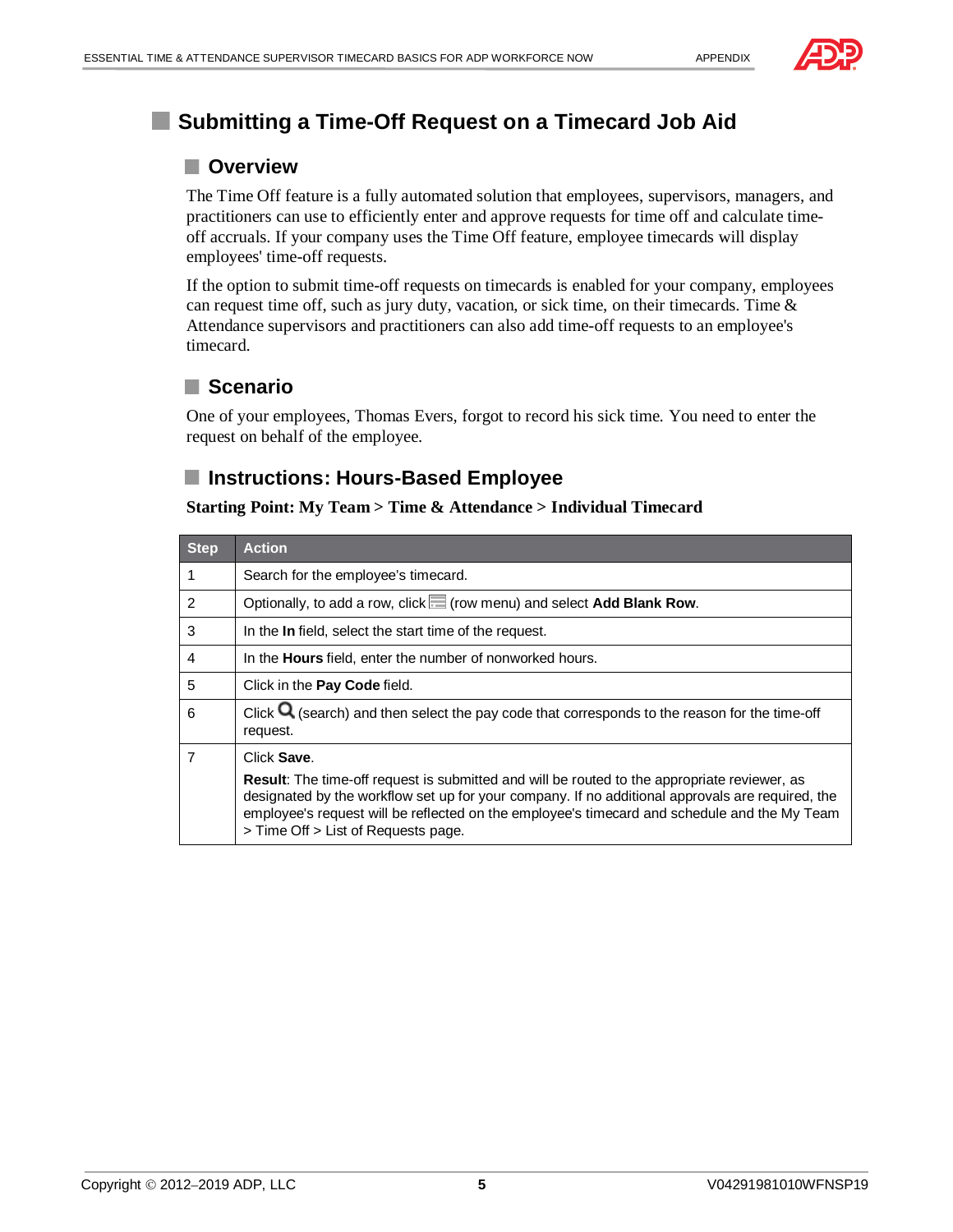

### **Instructions: Time Pair-Based Employee**

#### **Starting Point: My Team > Time & Attendance > Individual Timecard**

| <b>Step</b>   | <b>Action</b>                                                                                                                                                                                                                                                                                                                                         |  |  |  |
|---------------|-------------------------------------------------------------------------------------------------------------------------------------------------------------------------------------------------------------------------------------------------------------------------------------------------------------------------------------------------------|--|--|--|
| 1             | Search for the employee's timecard.                                                                                                                                                                                                                                                                                                                   |  |  |  |
| $\mathcal{P}$ | Optionally, to add a row, click $\equiv$ (row menu) and select Add Blank Row.                                                                                                                                                                                                                                                                         |  |  |  |
| 3             | In the In field, enter a start time.                                                                                                                                                                                                                                                                                                                  |  |  |  |
| 4             | In the <b>Hours</b> field, enter the number of hours of nonworked time off and press Tab.                                                                                                                                                                                                                                                             |  |  |  |
|               | <b>Result:</b> The Out field automatically populates.                                                                                                                                                                                                                                                                                                 |  |  |  |
| 5             | Click in the Pay Code field.                                                                                                                                                                                                                                                                                                                          |  |  |  |
| 6             | Click $\mathbf Q$ (search) and then select the pay code that corresponds to the reason for the time-off<br>request.                                                                                                                                                                                                                                   |  |  |  |
| 7             | Click Save.                                                                                                                                                                                                                                                                                                                                           |  |  |  |
|               | <b>Result:</b> The time-off request is submitted and will be routed to the appropriate reviewer, as<br>designated by the workflow set up for your company. If no additional approvals are required, the<br>employee's request will be reflected on the employee's timecard and schedule and on the My<br>Team $>$ Time Off $>$ List of Requests page. |  |  |  |

### **Important Information**

- Time off can be entered on timecards for dates only within the current and the next pay period. If you need to request or cancel time off in a previous pay period or beyond the next pay period, you must use the Time Off pages.
- To cancel time off on a timecard, click  $\equiv$  (row menu) and select Delete. The following will occur:
	- The request will be marked as Canceled on the Time Off pages.
	- · The schedule that was created by the request will be deleted, and the employee's original schedule will be restored.

### **Additional Resources**

- For more information about the Time Off feature and how to edit nonworked time, refer to the related learning bytes.
- · If your company does not use the Time Off feature, for more information, see online Help.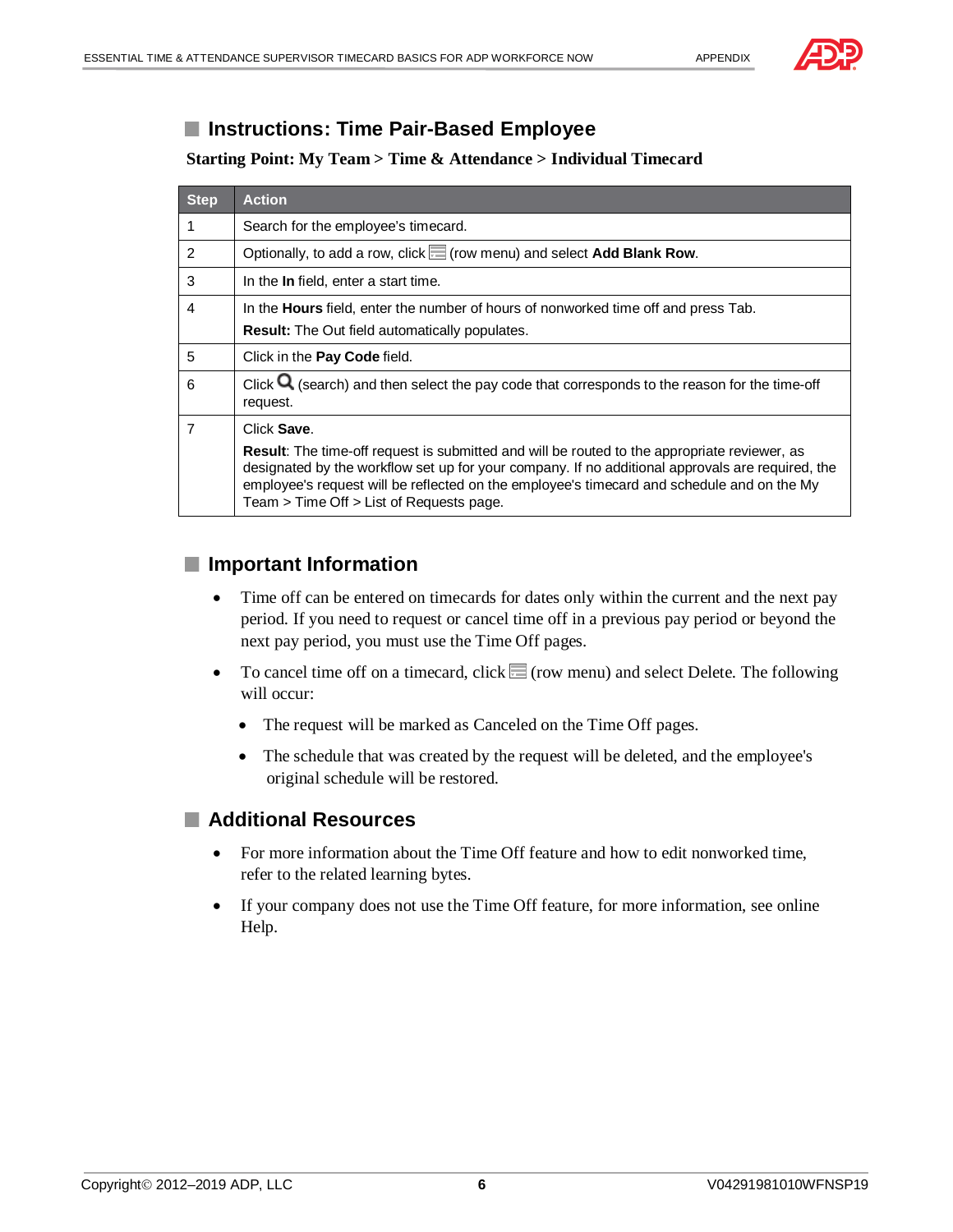# **Explore: Timecard Exceptions Page, Summary View**

#### **Starting Point: My Team > Time & Attendance > Timecard Exceptions**

| Timecard Exceptions <b>0 □</b><br><using &="" attendance="" time=""></using> | $\checkmark$                      | <b>MANAGE MY LISTS</b>             | <b>SEARCH OPTIONS</b>                    |                                       |                             |                            |                                              |                                           |
|------------------------------------------------------------------------------|-----------------------------------|------------------------------------|------------------------------------------|---------------------------------------|-----------------------------|----------------------------|----------------------------------------------|-------------------------------------------|
| Current Dev Derion<br><b>Employees</b><br>Column<br>Tim                      | $\checkmark$                      | <b>Totals Summary</b>              |                                          | <b>Named Exception Columns</b>        |                             |                            |                                              |                                           |
| <b>EMPLOYEES (6)</b>                                                         | <b>TOTAL</b><br><b>EXCEPTIONS</b> | <b>MISSING OUT</b><br><b>PUNCH</b> | <b>ZERO HOURS ON</b><br><b>TIME PAIR</b> | <b>DID NOT TAKE A</b><br><b>LUNCH</b> | <b>CLOCKED OUT</b><br>EARLY | <b>CLOCKED OUT</b><br>LATE | <b>EMPLOYEE TOOK</b><br><b>A SHORT LUNCH</b> | <b>UNSCHEDULED</b><br><b>DAY OR SHIFT</b> |
| Duncan, Heather [1]<br>FR8000164 - Human<br><b>Resources Generalist</b>      | $\overline{8}$                    | <b>Total</b><br><b>Exceptions</b>  |                                          |                                       |                             |                            |                                              | 5                                         |
| Evers, Thomas<br>FB8000060 - Sales<br>Executive                              | 8                                 | Column                             |                                          |                                       |                             |                            |                                              | $\overline{4}$                            |
| Fager, Charles [1]<br>FB8000100 - Product<br>Manager                         | 5                                 |                                    |                                          |                                       |                             |                            |                                              | 5                                         |
| Hahn, Brenda<br>in<br>FB8000163 - Customer<br>Service Representative         | 10 <sup>10</sup>                  |                                    |                                          | 5 <sub>5</sub>                        | $\overline{1}$              |                            |                                              |                                           |
| Johnson, Kenneth i<br>FB8000160 - Receiver                                   | 15                                |                                    | Total<br><b>Exceptions</b>               |                                       |                             |                            |                                              | 11                                        |
| Martinez, Raul<br>$\vert\,\vert\,\vert$<br>FB8000065 - Programme             | 8                                 |                                    | Column                                   | $\overline{3}$                        | <b>Totals Row</b>           |                            |                                              | $\overline{4}$                            |
| Totals                                                                       | 54                                | $\bullet$<br>3                     | $\bullet$<br>2                           | 8                                     |                             | $\overline{2}$             | 1                                            | 30                                        |

# **Elements and Descriptions**

| <b>Element</b>                 | <b>Description</b>                                                                                                                                                                                                                                                    |
|--------------------------------|-----------------------------------------------------------------------------------------------------------------------------------------------------------------------------------------------------------------------------------------------------------------------|
| Employees column               | This first column is always in view. Click <b>it (employee information)</b> to<br>display the employee's Time & Attendance setup information, such as<br>pay class and timeclock information. Click the employee name to go to<br>the employee's individual timecard. |
| <b>Total Exceptions column</b> | This column is always in view and displays the total number of<br>exceptions per employee.                                                                                                                                                                            |
| Named exception columns        | Each column reflects an individual exception type. Actionable named<br>exception columns are displayed first, with red exception counts.<br>Named exception columns are displayed only if one or more errors are<br>found for that exception type.                    |
| Exception count number icons   | Clicking a number in a named exception column takes you to the<br>Timecard Exceptions detail view for that exception type for that<br>employee.                                                                                                                       |
| Totals rows                    | The total number of exceptions and the total number of the named<br>exception types are displayed at the bottom of the page. Clicking a<br>number in the Totals row for a named exception column will display all<br>exceptions of that type for all employees.       |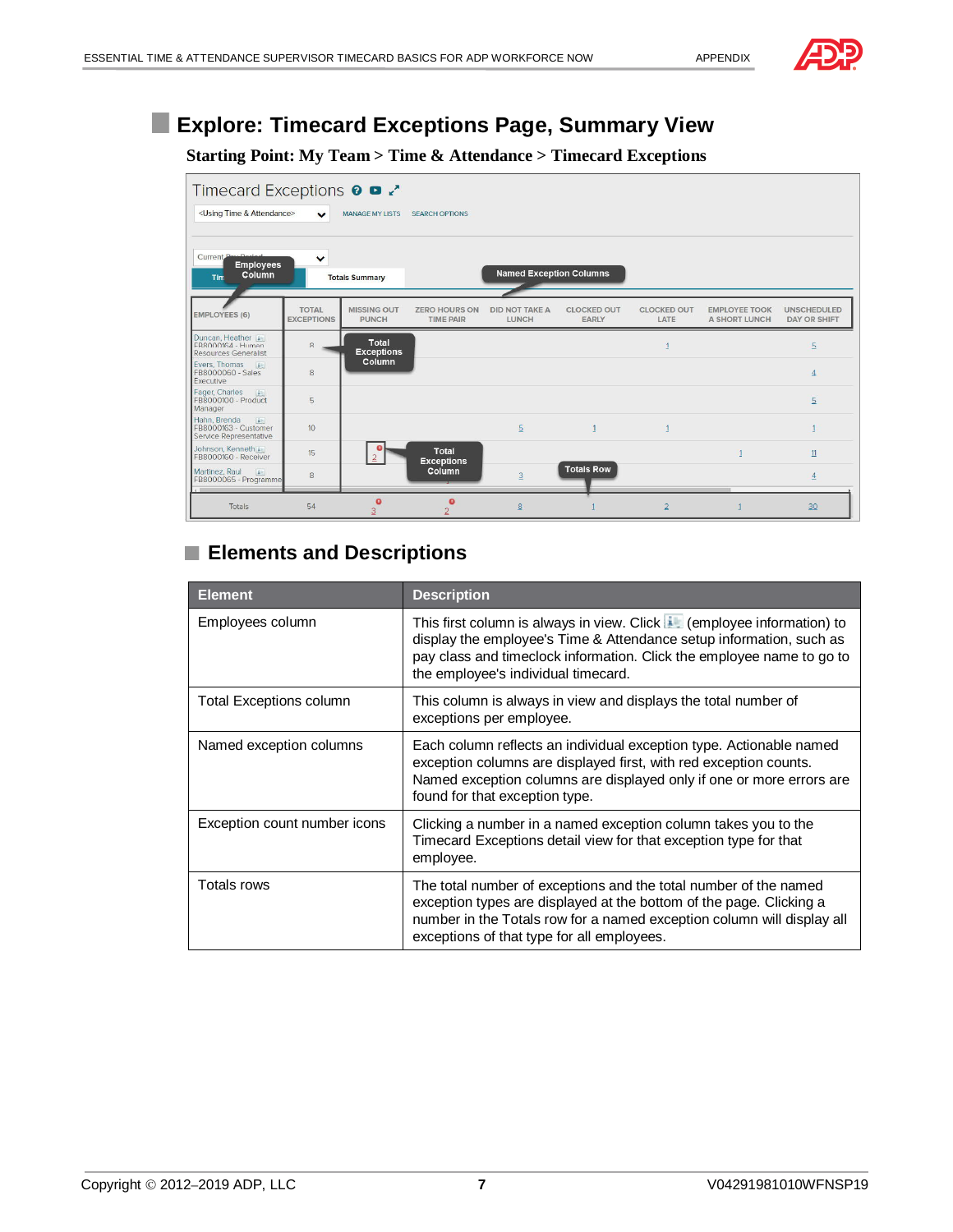

# **Fixing Exceptions by Type Job Aid**

#### **Overview**

On the Timecard Exceptions page, you can easily view all exceptions of a particular type by clicking a link in the Totals row.

#### **Instructions**

#### **Starting Point: My Team > Time & Attendance > Timecard Exceptions**

| <b>Step</b>    | <b>Action</b>                                                                                                                                                                                                                   |
|----------------|---------------------------------------------------------------------------------------------------------------------------------------------------------------------------------------------------------------------------------|
| 1              | In the <b>Totals</b> row, click the number in the column of the exception type that you want to fix.<br><b>Result:</b> All of the timecard exceptions of that type are displayed on the Timecard Exceptions<br>page.            |
| $\mathfrak{p}$ | To decide how to edit the time pair, do the following:                                                                                                                                                                          |
|                | • Review the available transaction details from the day before and the day after (if available).                                                                                                                                |
|                | • Select View Schedule.                                                                                                                                                                                                         |
|                | • Right-click on the exception to view possible solutions (if available).                                                                                                                                                       |
| 3              | Make changes to resolve the timecard exceptions.                                                                                                                                                                                |
| 4              | Click Save                                                                                                                                                                                                                      |
|                | <b>Result:</b> The timecard exceptions are resolved and are no longer displayed in the list of<br>exceptions.                                                                                                                   |
| 5              | Repeat steps 2 through 4 until you have resolved all of the critical exceptions.                                                                                                                                                |
|                | Result: When all critical exceptions on the page have been resolved, the summary view of the<br>Timecard Exceptions page will be displayed. You may return to that view at any time by clicking<br>the Timecard Exceptions tab. |